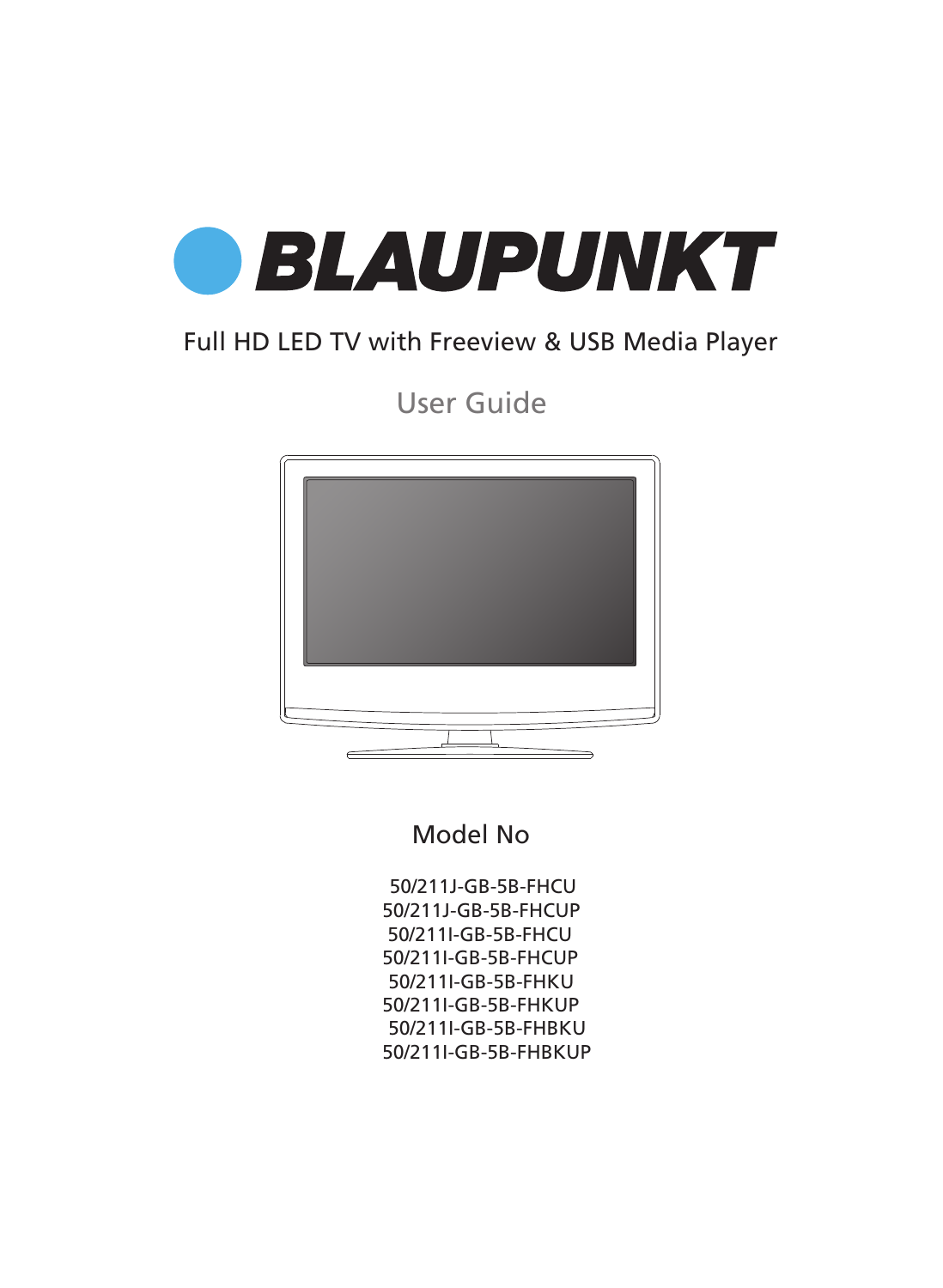## **IMPORTANT SAFETY INSTRUCTIONS**



Please read these instructions. All the safety and operating instructions should be read before the appliance is operated.

### Warnings

- To reduce the risk of fire, electric shock or damage to the television, do not expose it to dust, rain or moisture, or place any objects filled with liquids on or near the television.
- Do not place the television in a confined space, ensure that nothing can obstruct the ventilation openings at the rear of the television.

To prevent spread of fire, keep candles or other open flames away from this product at all times



• Dispose of this television and any components including batteries in an environmentally friendly manner. If in doubt, please contact your local authority for details of recycling.

### Safety

- For your safety, this appliance is fitted with a fused moulded 3 pin mains plug. Should the fuse need to be replaced, ensure that any replacement is of the same amperage and approved with the BSI mark.
- Never try and replace the mains plug unless you have adequate qualifications and are legally authorised to do so. In the event that a replacement Mains cable is required, contact the manufacturer for a suitable replacement.
- Never use the television if it is damaged in any way.
- Always place the television on a flat level surface avoiding anywhere which may be subject to strong vibration.
- Ensure the television is not placed on top of the power cable as the weight of the television may damage the cable and cause a safety hazard.
- Never place mobile phones, speakers or any other device which may cause magnetic or radio interference with the television. If interference is apparent, move the device causing the interference away from the television.
- To disconnect the apparatus from the mains, please use the switch located on the underside/ rear of the TV. The switch shall remain readily operable.
- When installing on a wall, ensure the TV is at least 5cm from the wall for ventilation
- Ensure that the power switch on the unit and the power plug are always easily accessible.

WARNING: Excessive noise when using earphones and headphones can cause a loss of hearing.

### Maintenance

- To clean this unit, wipe with a soft, dry cloth. If the surfaces are extremely dirty, use a soft cloth dipped in a soap and water solution or a weak detergent solution.
- Never use alcohol, paint thinner or benzene to clean this unit.
- Before using a chemically treated cloth, read the instructions that came with the cloth carefully.

**CAUTION:** If water or other liquid enters the television through the display panel surface, a malfunction may occur.



### Packaging

- The safest way to transport your item is in the original box/packaging - please save your packaging for this.
- You will need original box/packaging in the event of warranty/service repair or support. We are unable to carry out warranty/service if you are unable to package it correctly.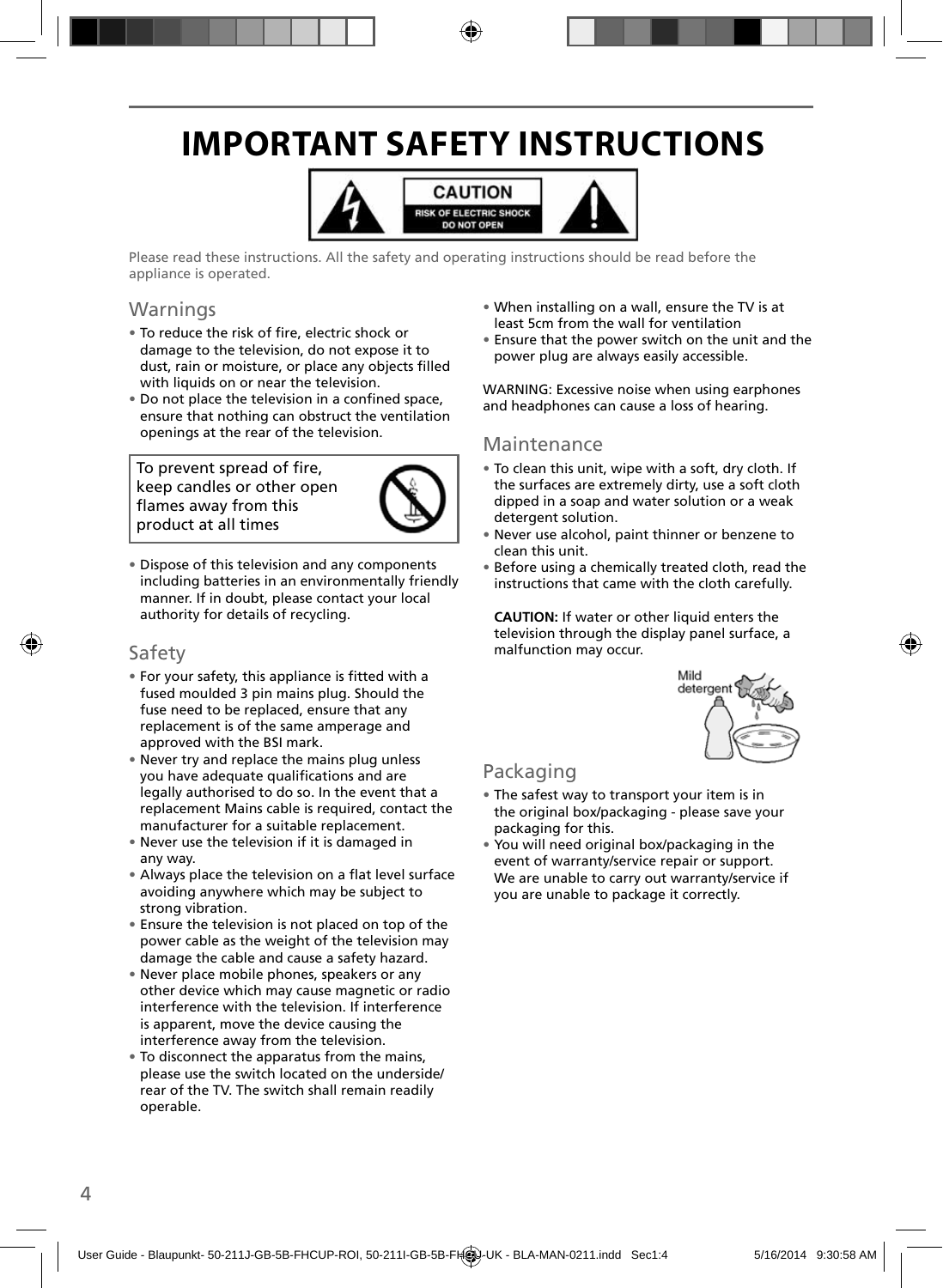## **IMPORTANT SAFETY INSTRUCTIONS**



Please read these instructions. All the safety and operating instructions should be read before the appliance is operated.

Important Information Regarding Use of Video Games, Computers, Captions or Other Fixed Image Displays

The extended use of fixed image program material can cause a permanent "shadow image" on the LCD/LED panel.

This background image is viewable on normal programs in the form of a stationary fixed image. This type of irreversible LCD/LED panel deterioration can be limited by observing the following steps:

- 1. Reduce the brightness/contrast setting to a minimum viewing level.
- 2. Do not display the fixed image for extended periods of time.
- 3. Turn the power off when not in actual use.

Examples of images that you need to watch out for are as follows (this is not an exhaustive list):

- TV Channel Logos: e.g. Shopping channel logos and pricing displays-especially if they are bright and stationary. Moving or low-contrast graphics are less likely to cause ageing of the screen.
- Time Displays
- Teletext: Do not view a stationary page for a long period of time
- TV/DVD Menus: e.g. Listings of DVD disc content
- Pause Mode: Do not leave the TV in pause mode for long periods of time, e.g. When watching DVDs or videos.

**Important** - Once 'shadow image/screen burn' occurs, it will never disappear and is not repairable under warranty.

How do I dispose of this product?

UK: Waste electrical products should not be disposed of with household waste. Separate disposal facilities exist. For your nearest facilities, please see www.recycle-more.co.uk or in store for details.

ROI: Waste electrical products should not be disposed of with household waste. Separate disposal facilities exist. Check with your Local Authority or retailer for recycling advice.

#### **Batteries**

• Do not expose batteries to high temperatures, excessive heat, prolonged sunshine or fire as this may cause leakage, explosion or ignition.



- Observe the correct polarity when inserting batteries.
- Do not use different types of batteries together or mix old and new batteries.
- Dispose of batteries in an environmentally friendly way.
- Certain regions may regulate the disposal of batteries. Please consult your local authority.



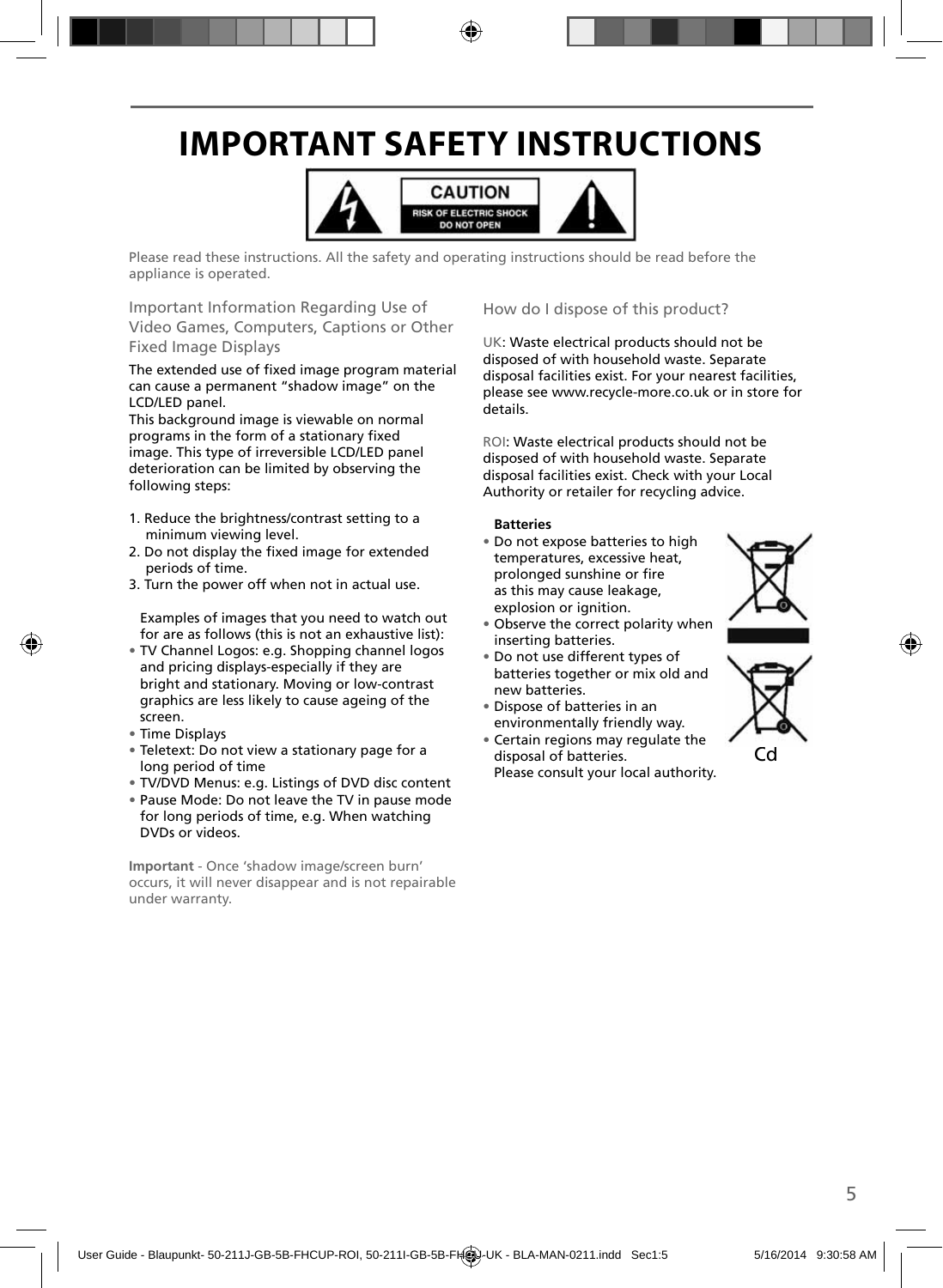## **CONTENTS**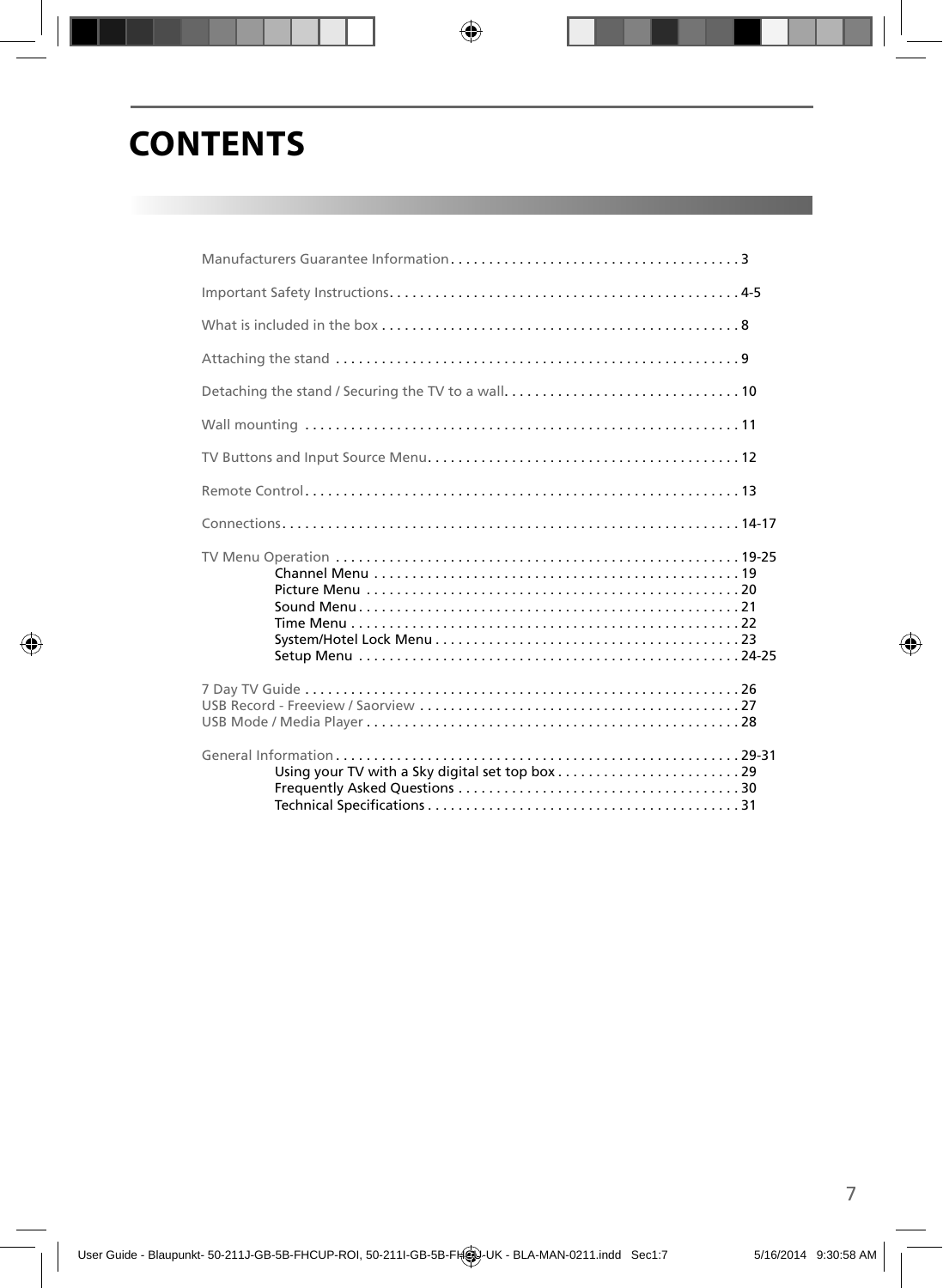## **WHAT IS INCLUDED IN THE BOX**

### Accessories

Included with this TV are the following accessories

#### 1 x User Guide



#### 1 x Quick Start Guide

Quick Start Guide

#### 1 x TV



#### 1 x RF Cable



#### Please save your packaging as you will need this in the event of warranty/service repair or support. We are unable to carry out warranty/service if you are unable to package it correctly. The safest way to package your item in the event of warranty/service repair is in it's original box/packaging.

#### 1 x Remote Control



#### 2 x AAA Batteries



1 x Stand Installation Pack (Includes stand base, stand neck & screws)

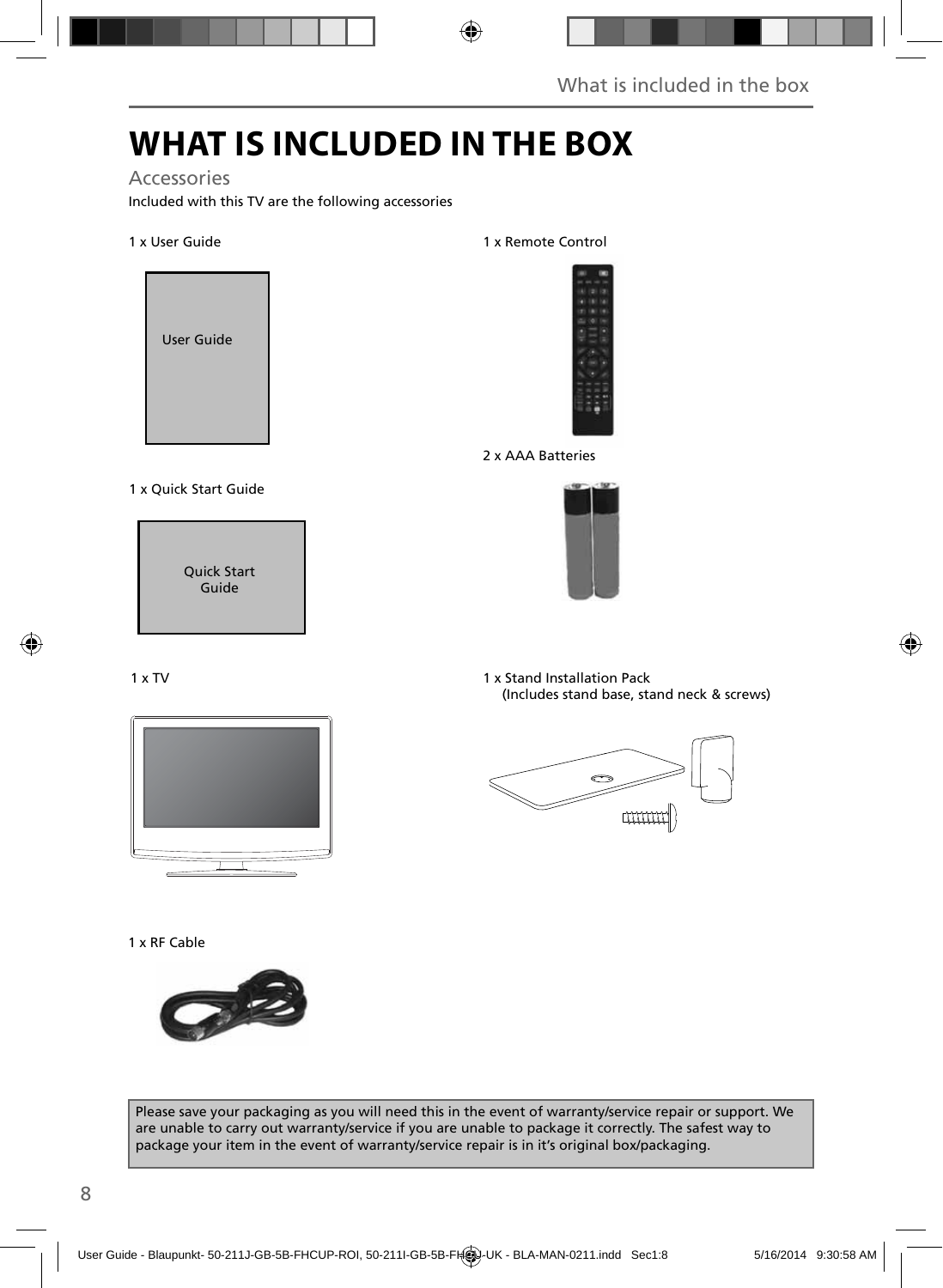# **ATTACHING THE STAND**

### Attaching the stand

To complete the stand installation you will require a cross head screw driver





(fig.1) Secure the neck to the TV by using the  $4 \times B$  M(4x14) and 2 x A M(4x16) screws provided.



(fig.2) Peel off the protective plastic cover then attach the stand base to the stand neck.

When securing the self-tapping screws into the base of the stand (on first installation) the screws will be naturally tight as they are creating a thread in the plastic of the stand neck in order to support a TV of this size.

a) Ensure the cross head screw driver tip fits correctly into the head of the screw and that it is not too big or small.

**b)** Screw in all screws individually and partially before tightening all of the screws individually and partially until they are fully inserted.

**c)** If they become very tight try loosening them slightly and then retightening them once again as this will continue the process of creating the thread for the screws.

(fig.3) Secure the base to the neck by using the 5 x ST(3.5x25) screws provided.

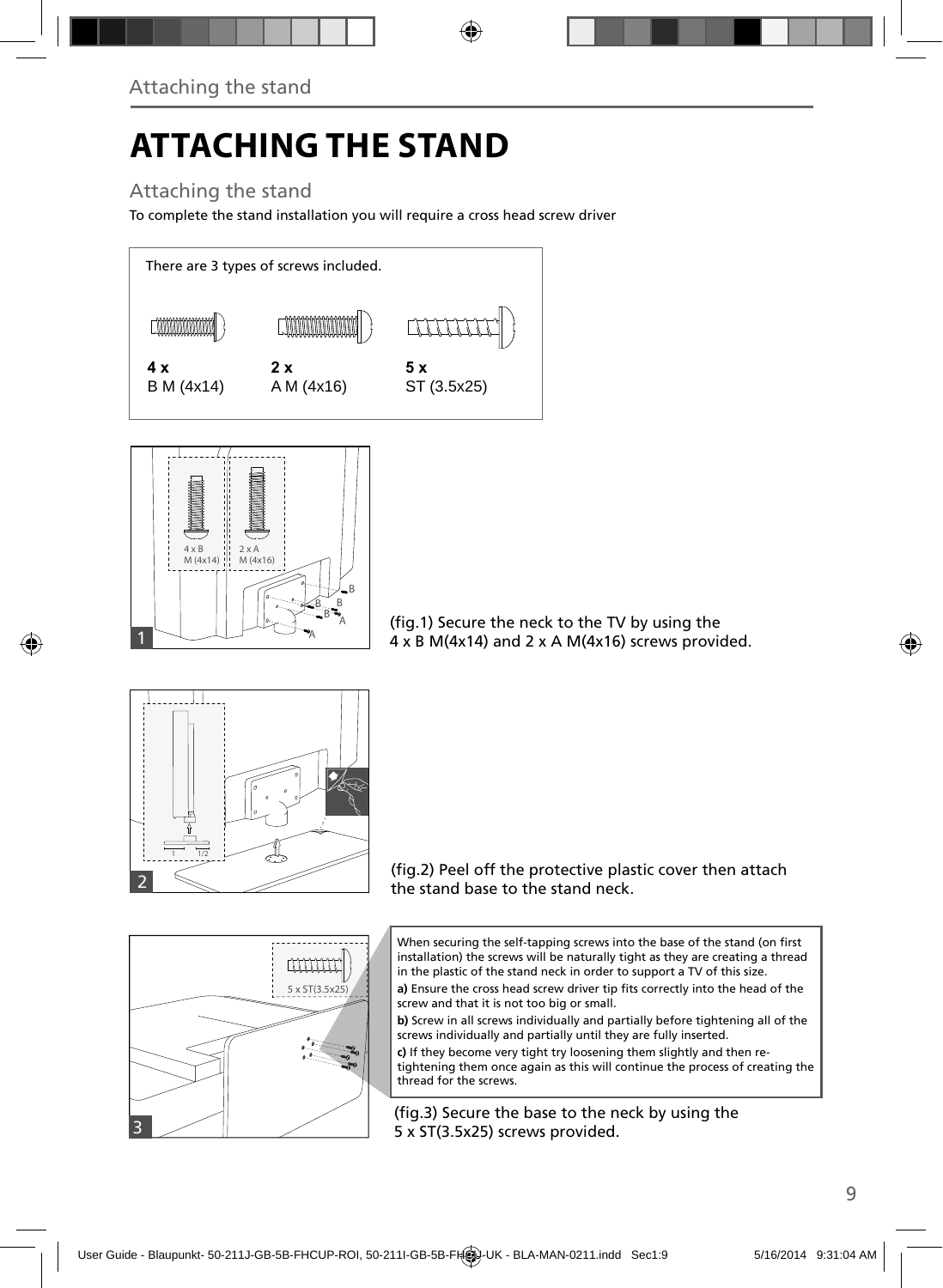## **DETACHING THE STAND**

### Detaching the stand

Remove the screws highlighted then remove the stand base and neck from the rear of the TV set.



### Securing the TV to a Wall

For maximum security in the home when using a TV with its stand anti-tip straps should be fitted. These are available from supermarket websites and other websites and are an easy, inexpensive and effective way of ensuring your TV stays safely upright. Straps are designed to be attached to the rear of the TV and then tethered to the wall of the furniture the TV is stood on, if wood. (The 2 images should appear underneath this text).

Note - Please ensure that children do not climb on the TV set.

**A)** Using one or both of the top wall-mounting holes and screws (the screws are already supplied in the wall mounting holes) fasten one end of the fastening cord/s to the TV.



**B)** Secure the other end of the fastening cord/s to your wall. (you will need screws/fixings suitable for your wall type - available separately from most DIY stores).



The Royal Society for the Prevention of Accidents is urging people to take care with flat-screen televisions.

RoSPA stated in 2010 that "Toddlers are particularly at risk of pulling flat-screen televisions on to themselves. They are unsteady on their feet and are attracted by colourful television images." The risk is increased as televisions become lighter.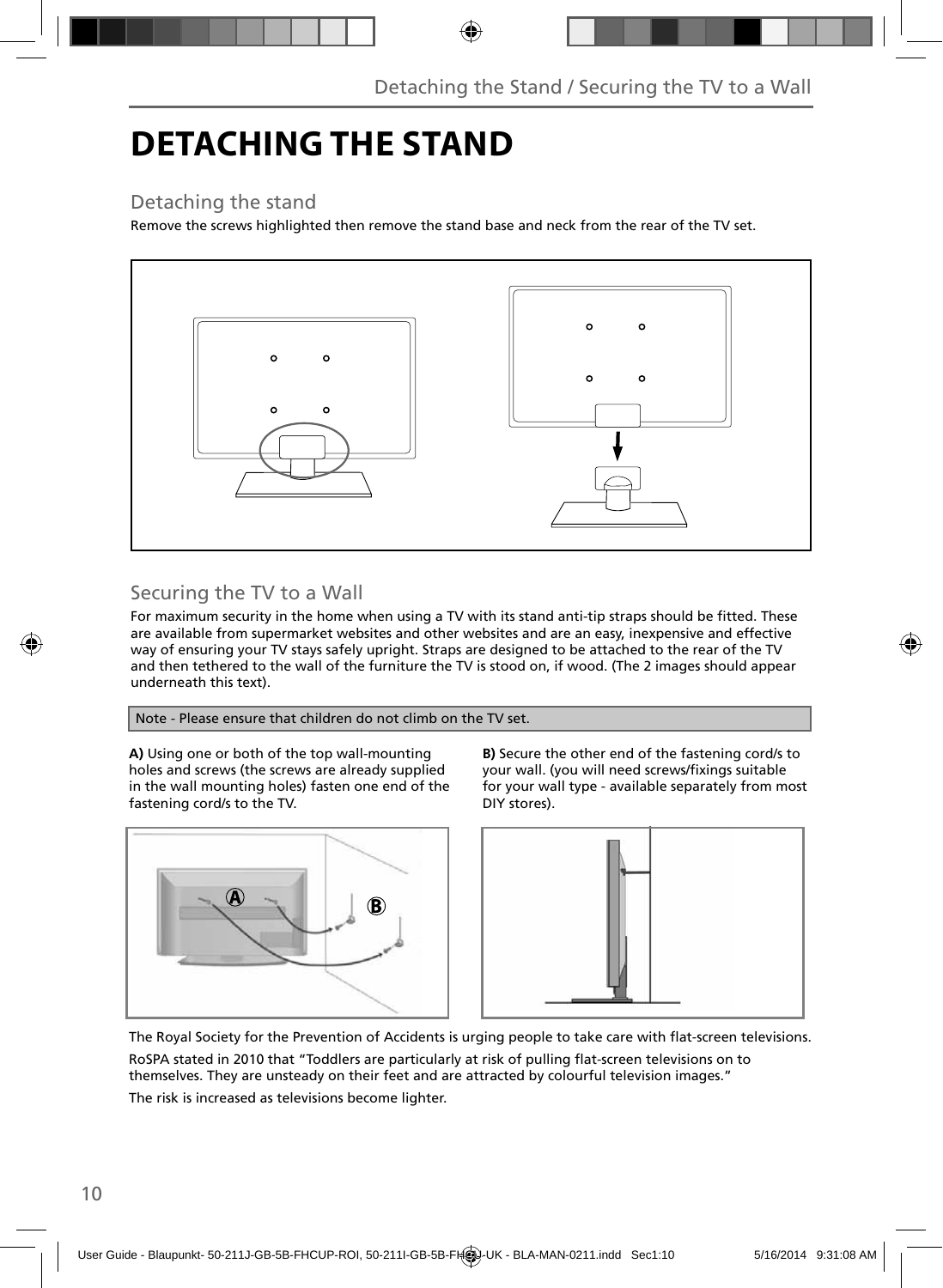## **WALL MOUNTING**

Wall mounting the TV

IMPORTANT - Before drilling any holes in the wall ensure you are not drilling where there could be any electric wires, water or gas pipes.



1) Remove the four screws highlighted that are supplied in the wall mounting holes.

2) The wall mount can now be easily attached to the mounting holes on the rear of the TV.

For optimum viewing, if wall mounting the TV higher than eye level, the TV should be tilted downwards so that the TV's screen is 'face on'. See fig 1 and 2

Important – If wall mounting this TV, only use the screws already provided in the wall mounting holes. Using other screws which are longer could cause irreparable damage to internal parts.

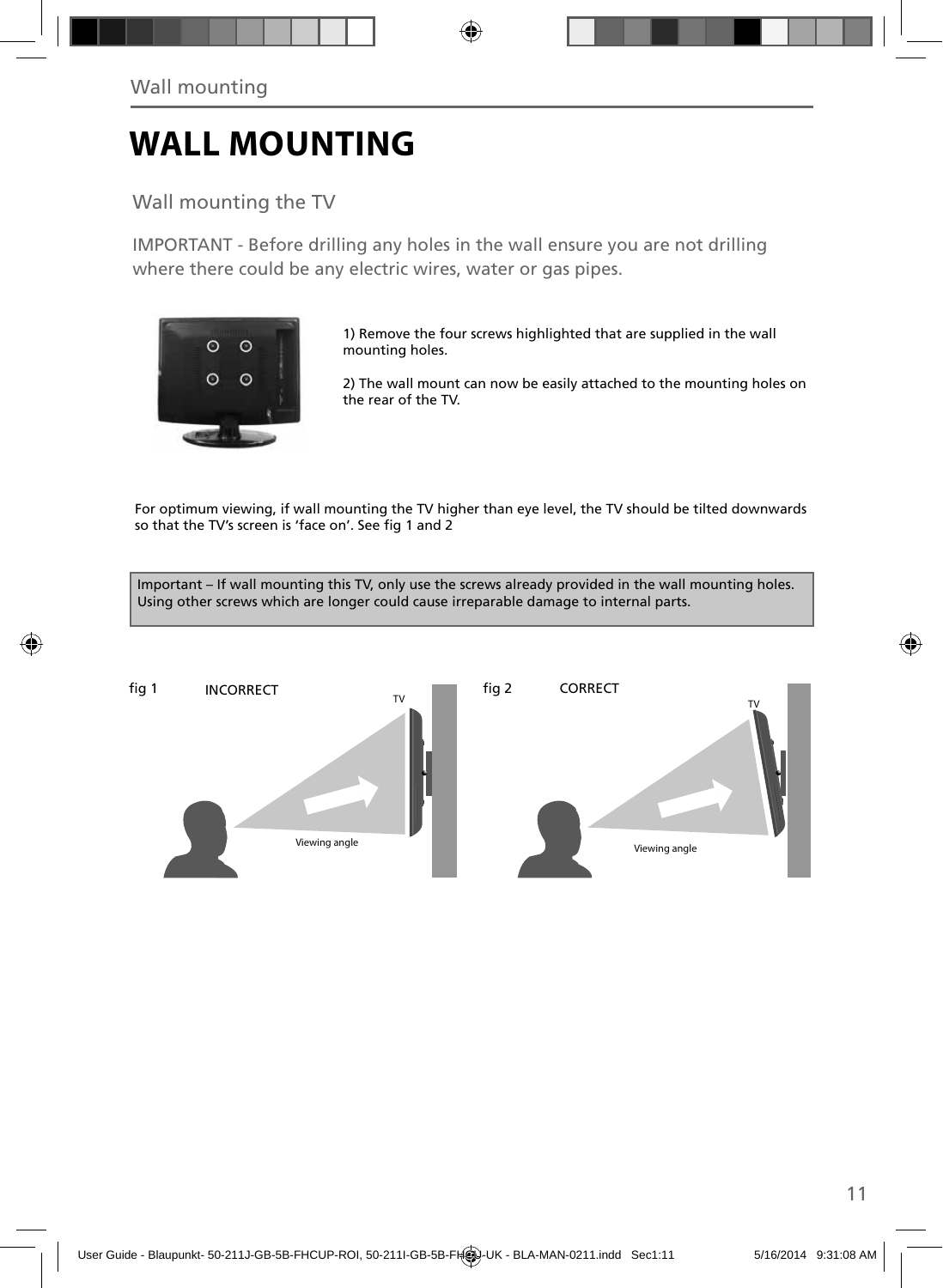# **TV BUTTONS & SOURCE MENU**



4) Programme/Channel up and menu up

Programme/Channel down and menu down 5

Volume up and menu right 6

Volume down and menu left 7

### Choosing Mode Input/Source

To switch between the different input/ connections.

A) Using the buttons on the remote control:

1) Press [SOURCE] - The source menu will appear 2) Press  $[M]$  or  $[M]$  to select the input you require. 3) Press [OK]

B) Using the buttons on the Television:

1) Press [SOURCE] 2) Scroll up / down using CH+/ CH- buttons to the input/source you require 3) Press Vol+ to change input/source to the one selected.



Example of Source menu depending on the TV model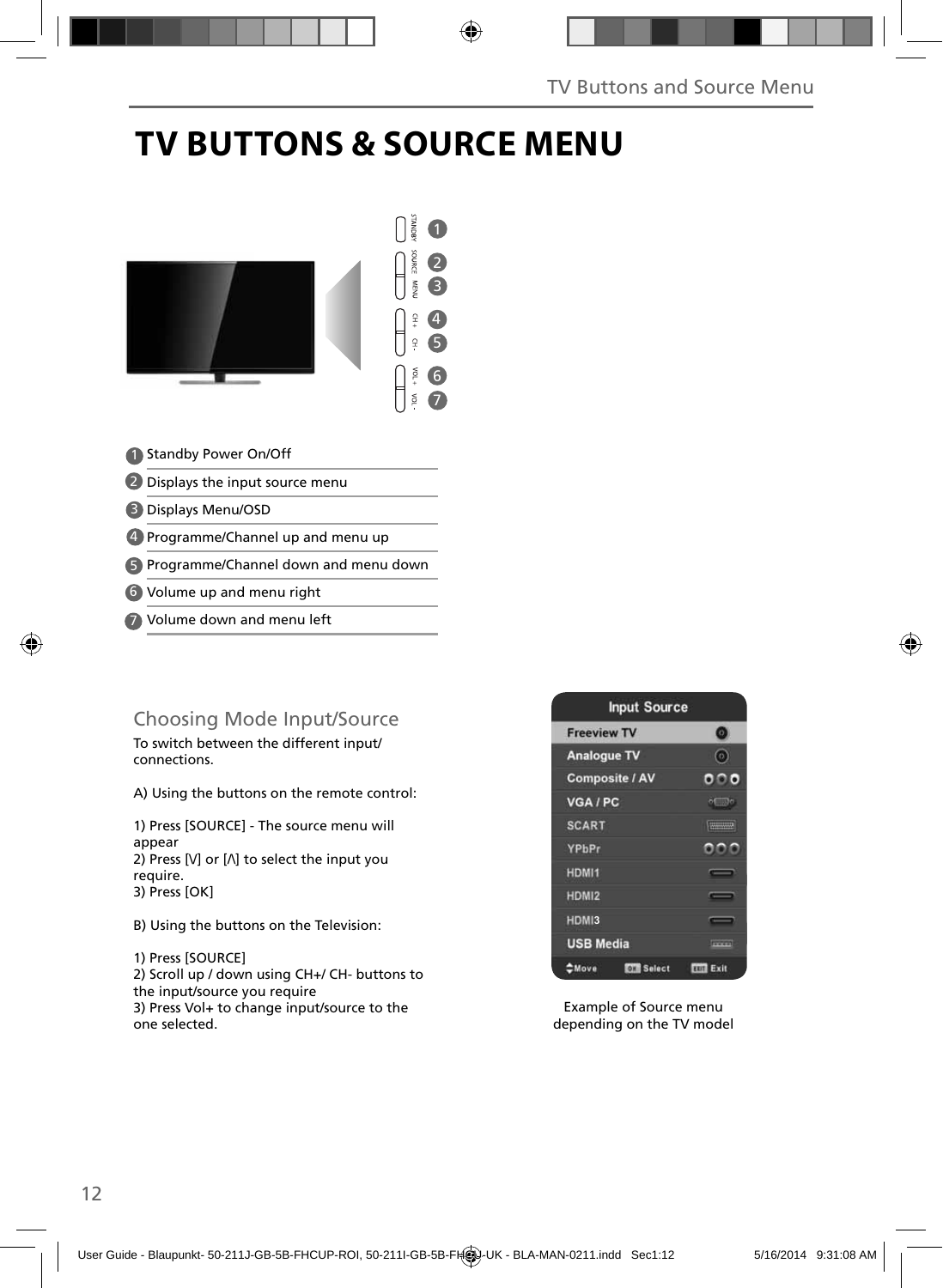## **REMOTE CONTROL**

|      | STANDBY - Switch on TV when in standby or vice versa                                                         |
|------|--------------------------------------------------------------------------------------------------------------|
|      | MUTE - Mute the sound or vice versa                                                                          |
|      | DTV - Switch to Digital source<br>RADIO - Switch to radio whilst in Digital source                           |
|      | USB - Switch to USB source                                                                                   |
| ⊛    | DVD - Switch to DVD source                                                                                   |
|      | NUMBER BUTTONS - 0 - 9 to select a TV channel directly.                                                      |
|      | TV GUIDE - Opens the 7 Day TV Guide (Digital mode)                                                           |
|      | $\bigcirc$ - To return to the previous channel viewed                                                        |
|      | VOL $(+/-)$ - To increase / decrease the sound level                                                         |
| 3)   | P.MODE - Scrolls through picture mode options                                                                |
|      | S.MODE - Scrolls through sound mode options                                                                  |
|      | FAV - To display favourites menu<br>$CH (+/-)$ - To increase or decrease the channel being watched           |
|      | MENU - To display OSD menu                                                                                   |
|      | EXIT - To exit all menus                                                                                     |
|      | (A/V/4/M/OK) - Allows you to navigate the on-screen menus                                                    |
|      | and adjust the system settings to your preference                                                            |
|      | SOURCE - To display the input/source menu<br>INFO - Press once for now/next channel information              |
|      | Press twice for programme information about current                                                          |
|      | programme                                                                                                    |
|      | ASPECT - To switch the screen between the different picture                                                  |
|      | formats                                                                                                      |
|      | SLEEP - Press repeatedly to cycle through the sleep options                                                  |
|      | AUDIO - To change the audio language (if available)                                                          |
|      | SUBTITLE - To switch the dialogue at the bottom of the screen                                                |
|      | (on/off)<br>TEXT - To enter/exit Teletext (Analogue TV)                                                      |
|      | TEXT HOLD - Teletext mode - Hold current page which is                                                       |
|      | displayed (Analogue TV)                                                                                      |
|      | DISPLAY - To switch off the screen when listening to radio                                                   |
| (ማ)  | TEXT/DVD ZOOM - Zoom function for Teletext and DVD<br>n @ DVD MENU/RECORD - Access the DVD root menu and USB |
|      | record function                                                                                              |
|      | - To restart the current chapter<br>俪                                                                        |
|      | - To advance forward to the next chapter<br>$\blacksquare$                                                   |
|      | ◯ - To stop the playback/Eject Disc                                                                          |
| య⊚⊡  | (To EJECT the disc press/hold the ■/▲ button for 4 seconds)                                                  |
|      | (4) - To play in fast rewind mode                                                                            |
|      | - To play in fast forward mode                                                                               |
|      | - To play/pause                                                                                              |
|      | ⊙ b> DVD SETUP/REC LIST - Opens up DVD Menu or Opens the list                                                |
|      | of what has been previously recorded                                                                         |
|      | □ ⊙ iD GOTO - To go to a specific chapter                                                                    |
|      | □⊙ D A-B - Press once to set point, press a second time to return<br>to point                                |
|      | @ ANGLE - Select different angle of DVD                                                                      |
|      | 3D - Change to 3D mode                                                                                       |
| ▭◶ڊ  | REPEAT - To repeat playback                                                                                  |
|      |                                                                                                              |
|      |                                                                                                              |
| (ര്) | For Models with Integrated DVD players                                                                       |

For Models with PVR Function For Models with USB Playback  $\triangledown$  For Models with 3D Feature

 $\mathbb{D}$ 

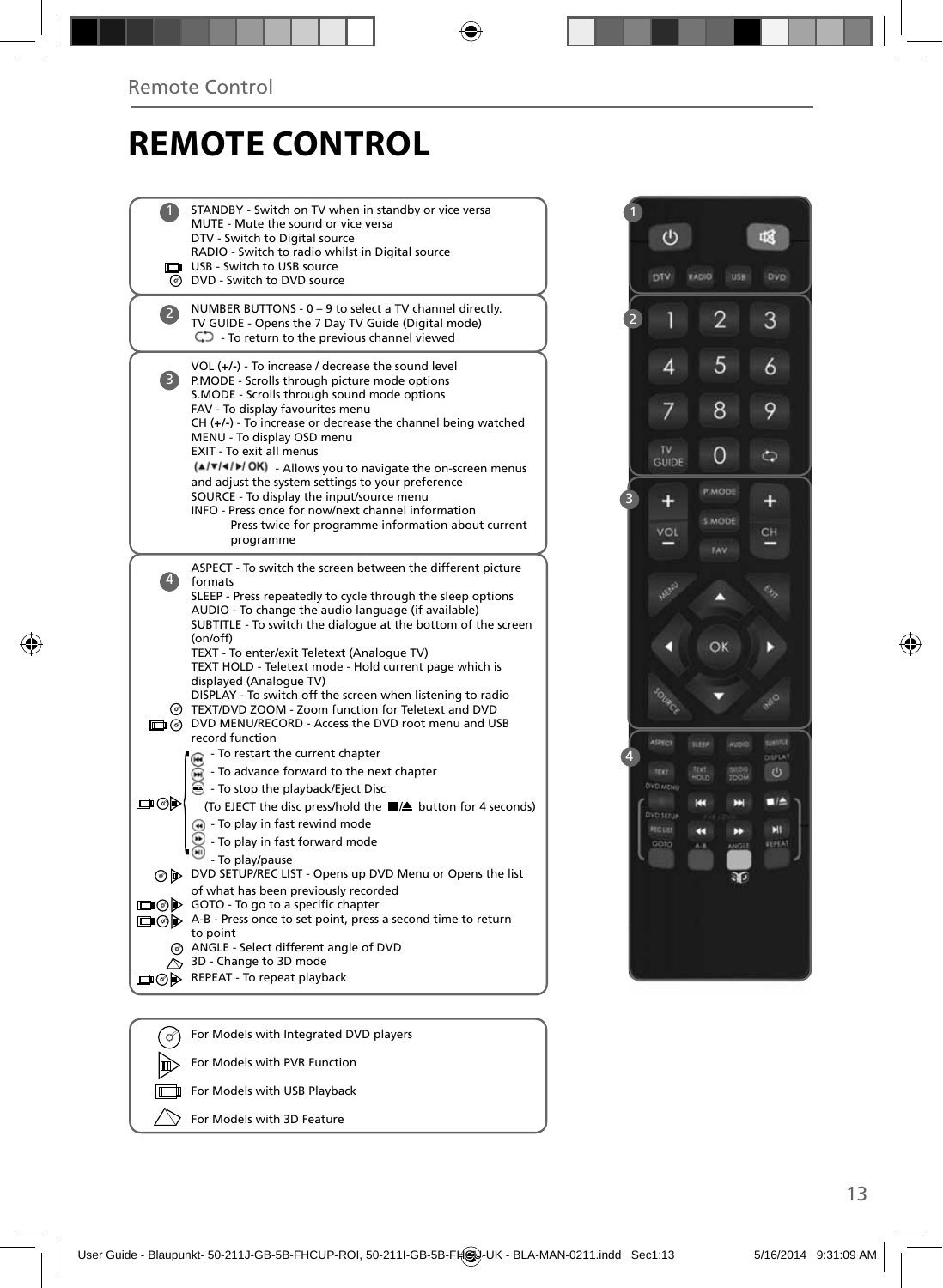Connections for **50/211J** models only



| HDM 1 | HDM <sub>2</sub> | $  \circ$ (::::) $\circ  $<br><b>VGA/PC IN</b> | O<br>VGA/PC(Audio in) | maanaa II<br><b>SCART</b> | ര<br><b>RF IN</b> |  |
|-------|------------------|------------------------------------------------|-----------------------|---------------------------|-------------------|--|
|       | в                |                                                |                       |                           |                   |  |

| $\circledcirc$ | ◎<br>ค          |       |            |            | $\circledcirc$ | $\circledcirc$ | $\circledcirc$ | $\circledcirc$ | $\circledcirc$ | $\circledcirc$ |
|----------------|-----------------|-------|------------|------------|----------------|----------------|----------------|----------------|----------------|----------------|
| COAX           | <b>EARPHONE</b> | HDM 3 | <b>USB</b> | CI CARD IN | <b>VIDEO</b>   | R              | L              | v.             | Pb             | P <sub>r</sub> |
|                |                 |       |            |            |                |                |                |                |                |                |
| G              |                 |       |            |            |                |                |                |                |                |                |

| 7A          | HDMI <sub>1</sub> | <b>HDMI</b> Input    | Œ   | Earphones  | Earphone Input                                               |
|-------------|-------------------|----------------------|-----|------------|--------------------------------------------------------------|
| ß           | HDMI <sub>2</sub> | <b>HDMI</b> Input    | u   | HDMI3      | HDMI input                                                   |
|             | VGA PC            | VGA-PC input         | u   | <b>USB</b> | USB port                                                     |
| $\mathbf 0$ | VGA PC Audio In   | 3.5mm PC audio input | (K  | CI CARD IN | Common Interface module                                      |
| A           | <b>SCART</b>      | <b>SCART Input</b>   | œ   | Video      | Video Input                                                  |
|             | <b>RFIN</b>       | RF / TV Aerial Input | (M) | R/L        | R/L Audio shared for Video/Composite<br>and component/ YPbPr |
| G           | COAX Audio Out    | Digital Coax Output  | W   | YPbPr      | HD input (Ypbpr)                                             |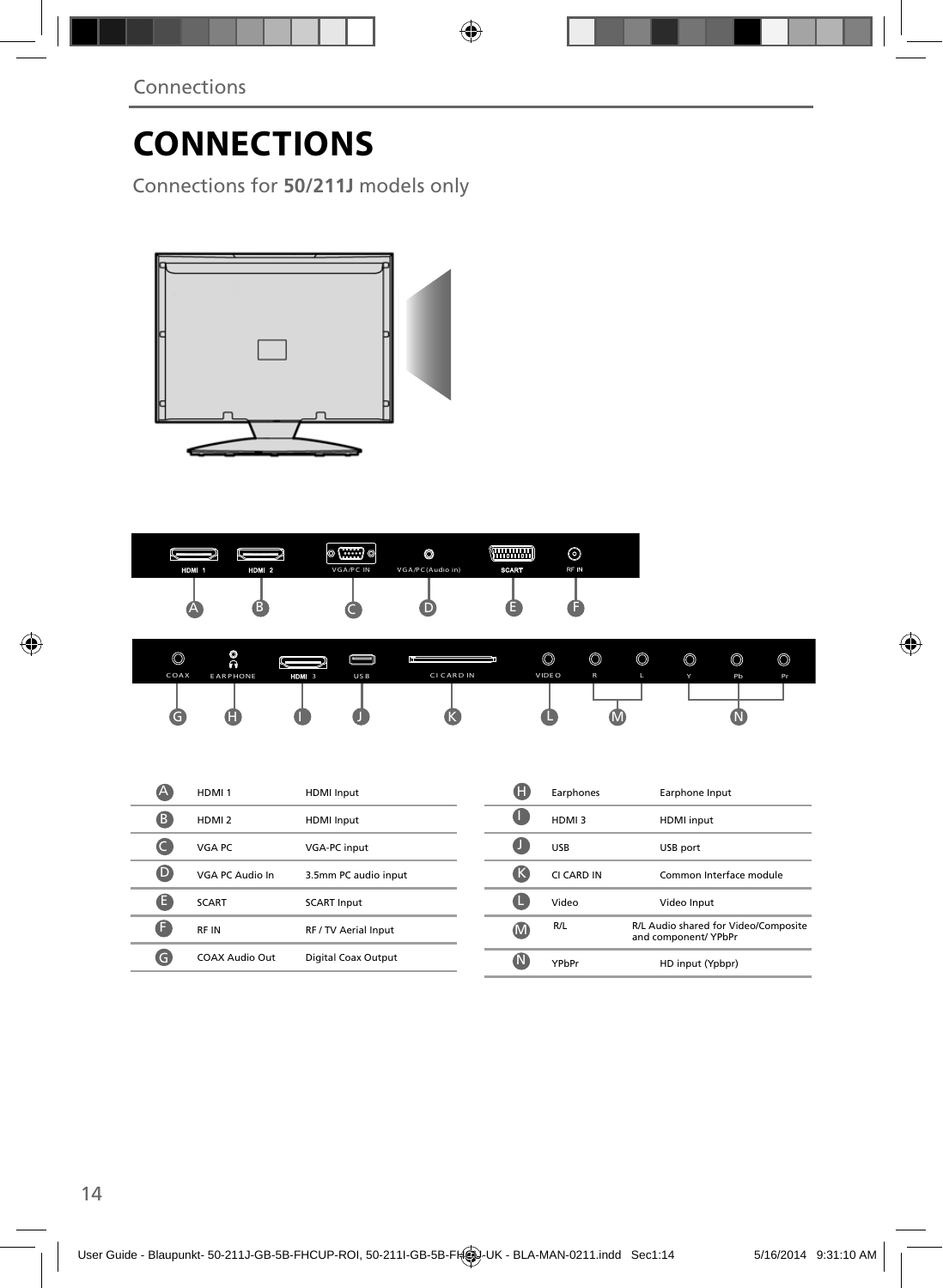Connections for **50/211I** models only



| $\circledcirc$ |     |       |            | $\circledcirc$ | $\circledcirc$ | $\circledcirc$ | $\circledcirc$ | $\circledcirc$ | $\circledcirc$ | O<br>$\Omega$   |
|----------------|-----|-------|------------|----------------|----------------|----------------|----------------|----------------|----------------|-----------------|
| COAX           | USB | HDM 3 | CI CARD IN | VIDE O         | $\mathsf R$    | ъ.             | $\ddot{}$      | Pb             | Pr             | <b>EARPHONE</b> |
|                |     |       |            |                |                |                |                |                |                |                 |
| $\triangle$    | Œ   |       | ш          |                |                |                |                |                |                |                 |
|                |     |       |            |                |                |                |                |                |                |                 |

|       |                  |              | ٥                | $\left( \frac{1}{2} \right)$ or<br>⊚ | ര     |  |
|-------|------------------|--------------|------------------|--------------------------------------|-------|--|
| HDM 1 | HDM <sub>2</sub> | <b>SCART</b> | VGA/PC(Audio in) | VGA/PC IN                            | RF IN |  |
|       |                  |              |                  |                                      |       |  |

|   | COAX Audio Out | Digital Coax Output                                          |
|---|----------------|--------------------------------------------------------------|
| В | USB            | USB port                                                     |
|   | HDMI3          | <b>HDMI</b> Input                                            |
|   | CI CARD IN     | Common Interface module                                      |
| Е | Video          | Video Input                                                  |
|   | R/L            | R/L Audio shared for Video/Composite<br>and component/ YPbPr |
|   | YPbPr          | HD input (Ypbpr)                                             |
|   | Earphones      | Earphone Input                                               |

|   | HDMI <sub>1</sub> | <b>HDMI</b> input    |
|---|-------------------|----------------------|
|   | HDMI <sub>2</sub> | <b>HDMI</b> input    |
| ĸ | <b>SCART</b>      | <b>SCART Input</b>   |
|   | VGA PC Audio In   | 3.5mm PC audio input |
| M | VGA PC            | <b>VGA-PC</b> input  |
|   | <b>RFIN</b>       | RF / TV Aerial Input |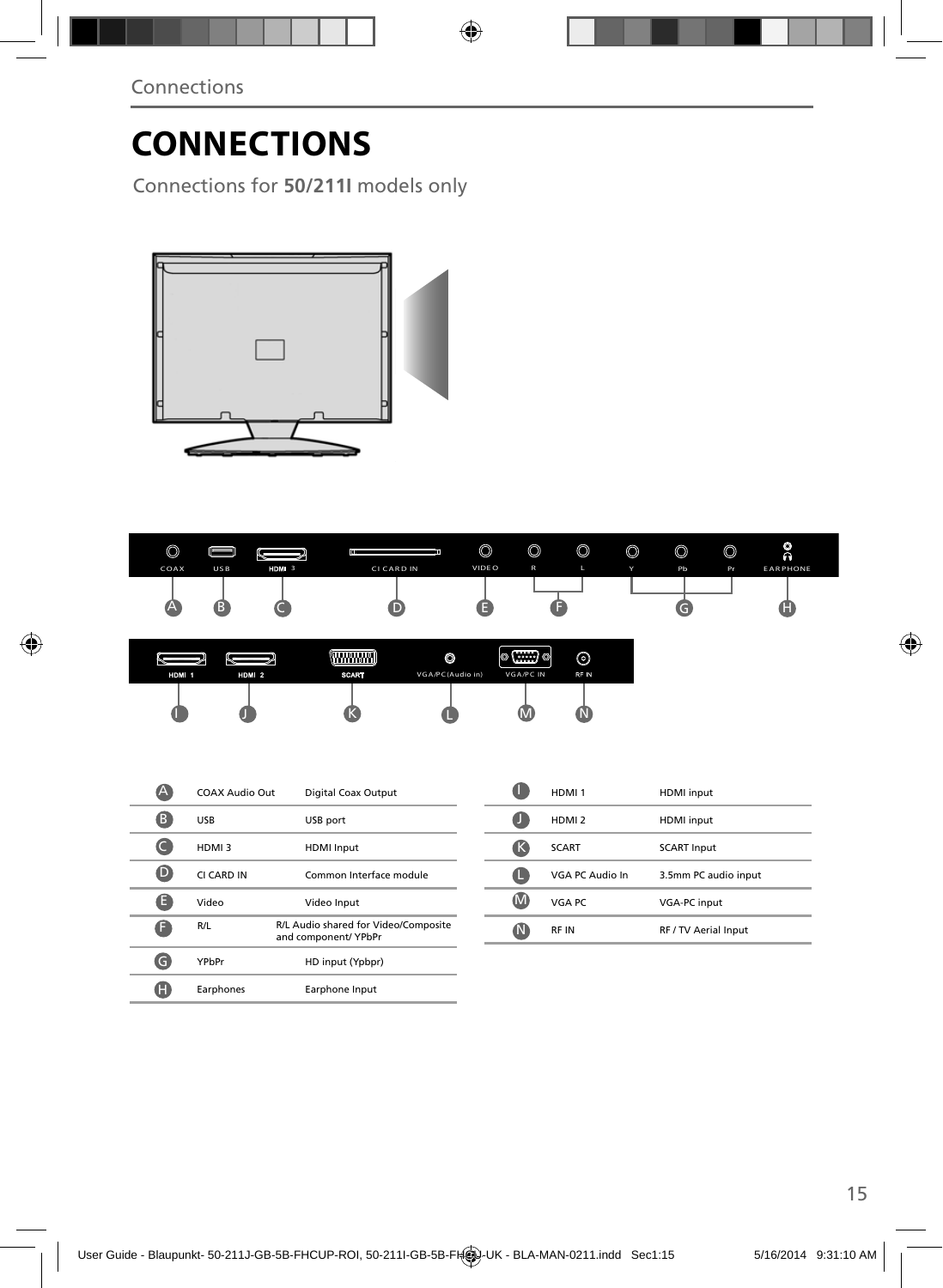### Connecting to a device with video Composite AV/Video output

TV Source should be set to Video



### Connecting to a device with SCART output

TV Source should be set to SCART



### Connecting to a device with HDMI output

A HDMI cable can output both video and audio and enables you to enjoy digital-quality video and audio with minimal loss of quality.

TV Source should be set to the corresponding HDMI port (HDMI 1, HDMI 2 etc)



Note: To use this model TV as a PC/laptop monitor it will need to be connected via the VGA input, it can not be used as a PC/laptop monitor via the HDMI input. The HDMI Input is provided to view digital content with compatible external devices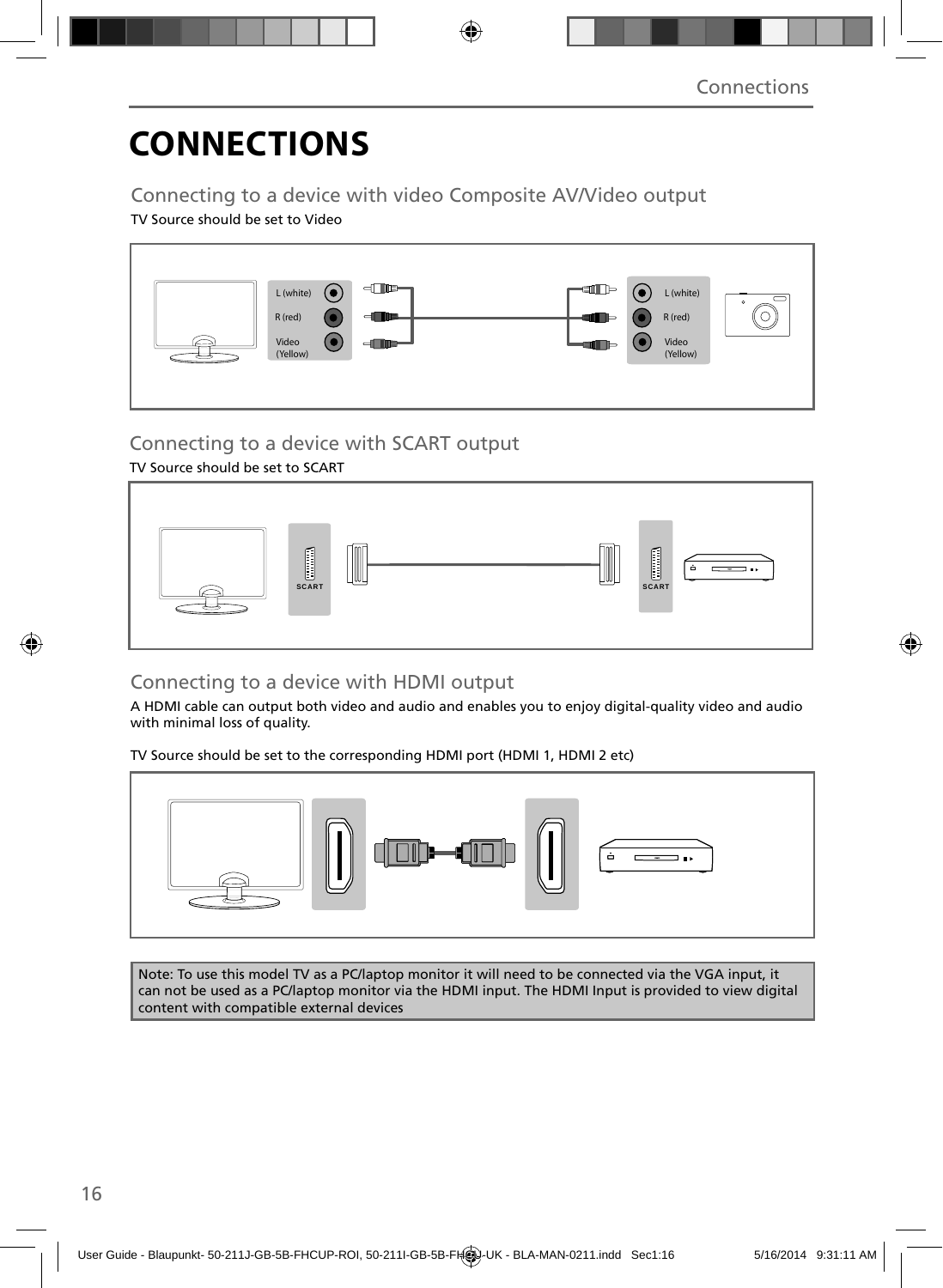### Connecting to a device with Component/YPbPr output

If you are supplied with a cable from the device which has RED, GREEN, BLUE, RED & WHITE connectors you must connect via Component (for picture) and by phono cable (for sound).

TV Source should be set to Component.



Connecting to a device with VGA/PC output (Laptop or Desktop Computer) TV Source should be set to VGA/PC



### Connecting to an external audio device (Amplifiers, Surround Sound, Sound Bars etc\*)

When connecting via the TV's 3.5mm Earphone output, this will disable the TV speakers.

There are two options to connect a device via the 3.5mm Earphone Output. \*Connecting cables not included .

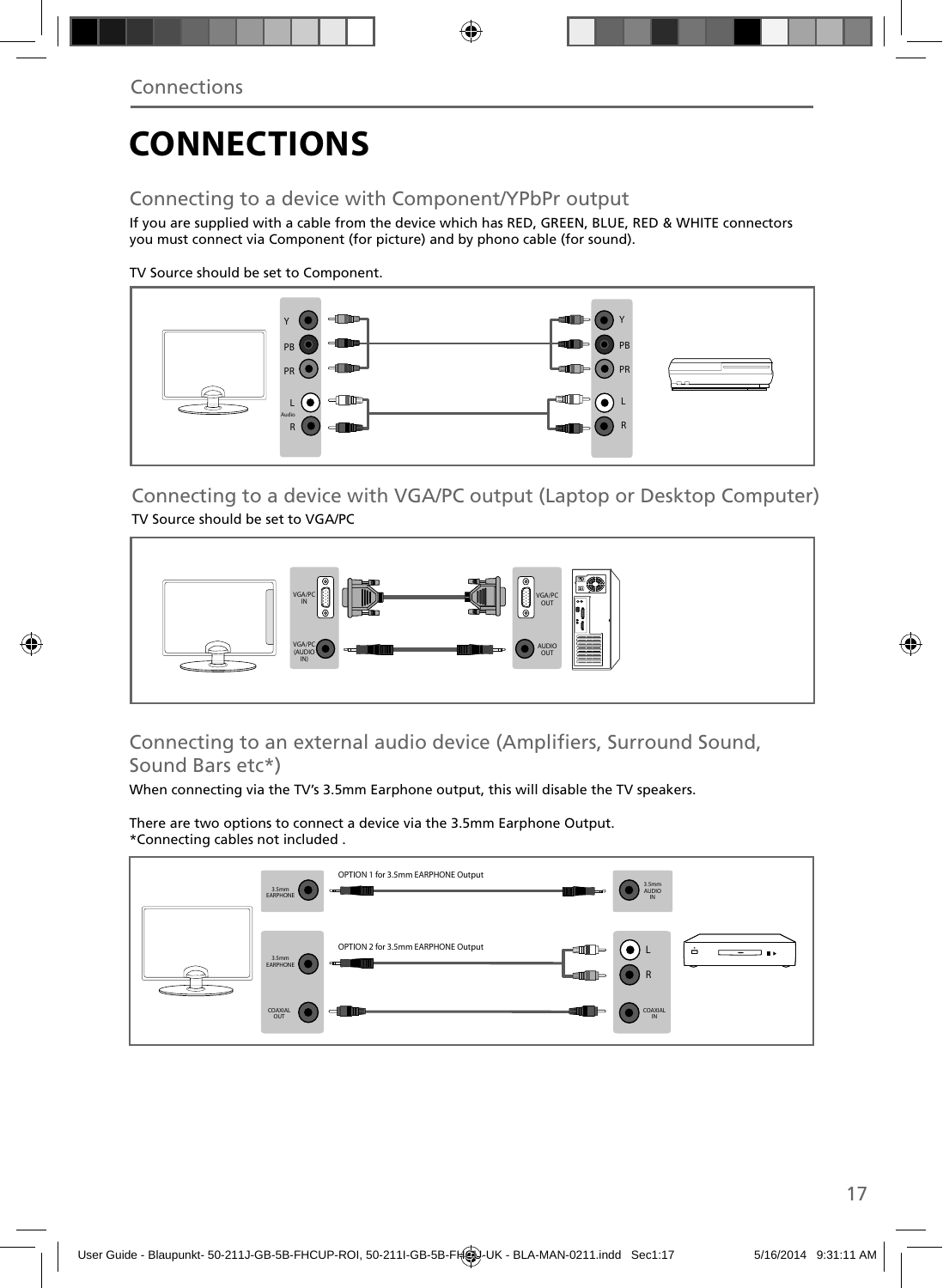## **CHANNEL MENU**





To access this menu, press [MENU] button on the remote control. To enter a menu press [OK]

If you wish to make changes to any of the default settings, use the scroll  $\blacktriangle \blacktriangledown \blacktriangleright \blacktriangleleft$  buttons. To confirm any settings press [OK] button. To exit this menu at anytime, press [EXIT] button.

Auto Tuning - Allows you to retune the television for all digital channels, digital radio stations and

#### analogue channels

Analogue Manual Tuning - Allows you to manually tune your analogue signal

Freeview/Saorview Manual Tuning - Allows you to manually tune your digital signal

Channel Edit - Allows you to delete, skip and add favourite channels

Schedule List - Lists your programme reminders

| <b>Channel Edit</b>       |            |
|---------------------------|------------|
| BBC <sub>1</sub><br>٦     | otv        |
| BBC <sub>2</sub><br>2     | orv        |
| 3<br>ITV1                 | orv        |
| Channel 4<br>4            | <b>DIV</b> |
| 5<br>five                 | otv        |
| 6<br>BBC <sub>3</sub>     | orv        |
| BBC4<br>7                 | <b>DTV</b> |
| ITV <sub>2</sub><br>8     | otv        |
| SKY1<br>g                 | one.       |
| <b>10 SKY2</b>            | <b>DTV</b> |
| Delete                    | Skip       |
| OK<br>Watch<br>Add Remove | Menu       |

Signal Information - Allows you to view signal frequency, signal quality and signal strength CI Information - Pay per view services require a "smartcard" to be inserted into the TV. If you subscribe to a pay per view service the provider will issue you with a 'CAM' and a "smartcard". The CAM can then be inserted into the COMMON INTERFACE PORT (CI Card In).

Tip: If you do not press any buttons for 30 seconds, the menu will automatically exit. You can change the length of time before the menu exits automatically - see 'Menu Duration' in the Setup Menu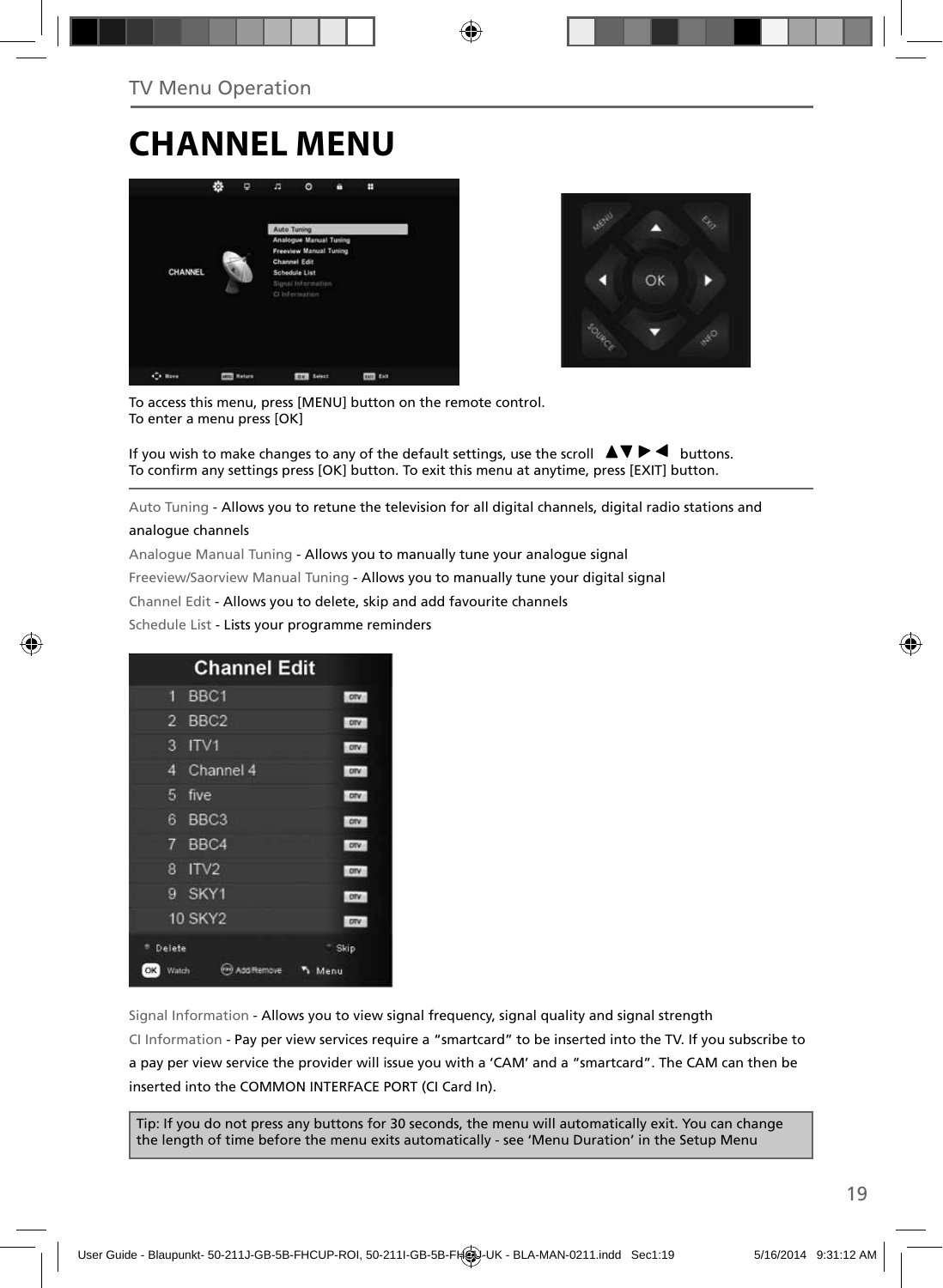## **PICTURE MENU**





To access this menu, press [MENU] button on the remote control and scroll right. To enter a menu press [OK]

If you wish to make changes to any of the default settings, use the scroll  $\Delta \nabla \blacktriangleright$   $\blacktriangleleft$  buttons. To confirm any settings press [OK] button. To exit this menu at anytime, press [EXIT] button.

|          | TIGUICIVIOUS - CHOOSE TIONI UIE TONOWING DIESELS.          |  |  |  |
|----------|------------------------------------------------------------|--|--|--|
| Dynamic  | Recommended settings for fast moving pictures              |  |  |  |
| Standard | Standard settings                                          |  |  |  |
| Mild     | Set to be lighter in colour and less bright                |  |  |  |
| Personal | Lets you manually alter all the settings                   |  |  |  |
| Economy  | Power saving mode which reduces the energy used by up to   |  |  |  |
|          | 25% (by reducing the power to the LED/LCD panel).          |  |  |  |
|          | In Economy mode, the TV will switch itself to Standby mode |  |  |  |
|          | after 3-5 hours in the event that the TV buttons or remote |  |  |  |
|          | control buttons are not pressed (change the picture mode   |  |  |  |
|          | to another setting to de-activate this function)           |  |  |  |

**Picture Mode** - Choose from the following presets:

You can make the following adjustments in **Personal** mode:

Contrast - Switch the balance between black and white.

Brightness - Increase or decrease the brightness of the picture.

Colour - Increases the colour from black and white.

Tint - Lets you increase or decrease the level of tint within the picture

(only available in VGA/PC source mode).

Sharpness - Increase or decrease the sharpness of the picture.

#### **Colour Temperature** Choose from the following presets:

| Normal | Default settings                  |
|--------|-----------------------------------|
| Warm   | Increases red within the picture  |
| Cold   | Increases blue within the picture |

**Noise Reduction** - Choose from the following presets:

| Off    | Turns noise reduction off  |  |  |
|--------|----------------------------|--|--|
| Low    | Minor system adjustment    |  |  |
| Middle | Medium system adjustments  |  |  |
| High   | Maximum system adjustments |  |  |
|        |                            |  |  |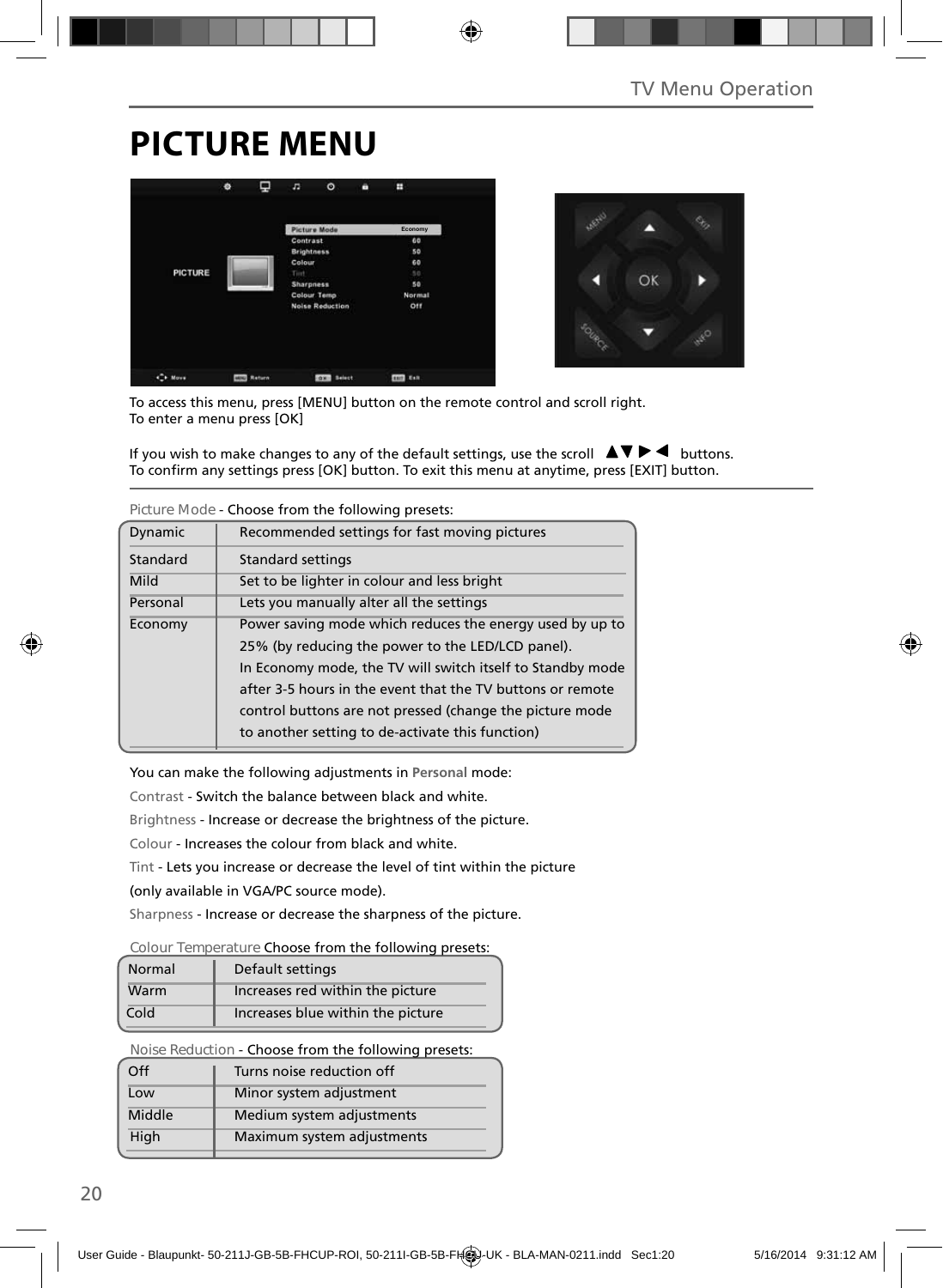## **SOUND MENU**





To access this menu, press [MENU] button on the remote control and scroll right. To enter a menu press [OK]

If you wish to make changes to any of the default settings, use the scroll  $\blacktriangle \blacktriangledown \blacktriangleright \blacktriangleleft$  buttons. To confirm any settings press [OK] button. To exit this menu at anytime, press [EXIT] button.

**Sound Mode** - Choose from the following presets

| Standard     | Default settings                        |  |
|--------------|-----------------------------------------|--|
| <b>Music</b> | Emphasises music over voices            |  |
| Movie        | Provides live and full sound for movies |  |
| Sports       | Emphasises sound for sports             |  |
| Personal     | Selects your personal sound settings    |  |

 **Tip:** Treble and bass levels can only be adjusted when the sound mode 'Personal' is selected.

Treble - To adjust the amount of high frequency within the sound

Bass - To adjust the amount of low frequency within the sound

Balance - To switch the sound between the left and right speakers

Auto Volume Level (AVL) - When 'on' is selected, the volume will attempt to stay at a constant level

regardless of TV programme and advertisements

Digital Output - This is the digital COAX Audio output. Choose from the following options:

| Off        | To turn off Digital Output                                                            |
|------------|---------------------------------------------------------------------------------------|
| Auto       | Selects the best settings automatically                                               |
| <b>PCM</b> | Select this option if you are connecting to a Stereo Hi-fi via coax cable (Pulse-code |
|            | modulation (PCM) is a digital representation of an analogue signal)                   |

Audio Description - This allows the user to turn Audio Description on or off (Audio Description is a service available on certain programmes. It provides a description of what is happening during the selected programme for a person who is visually impaired)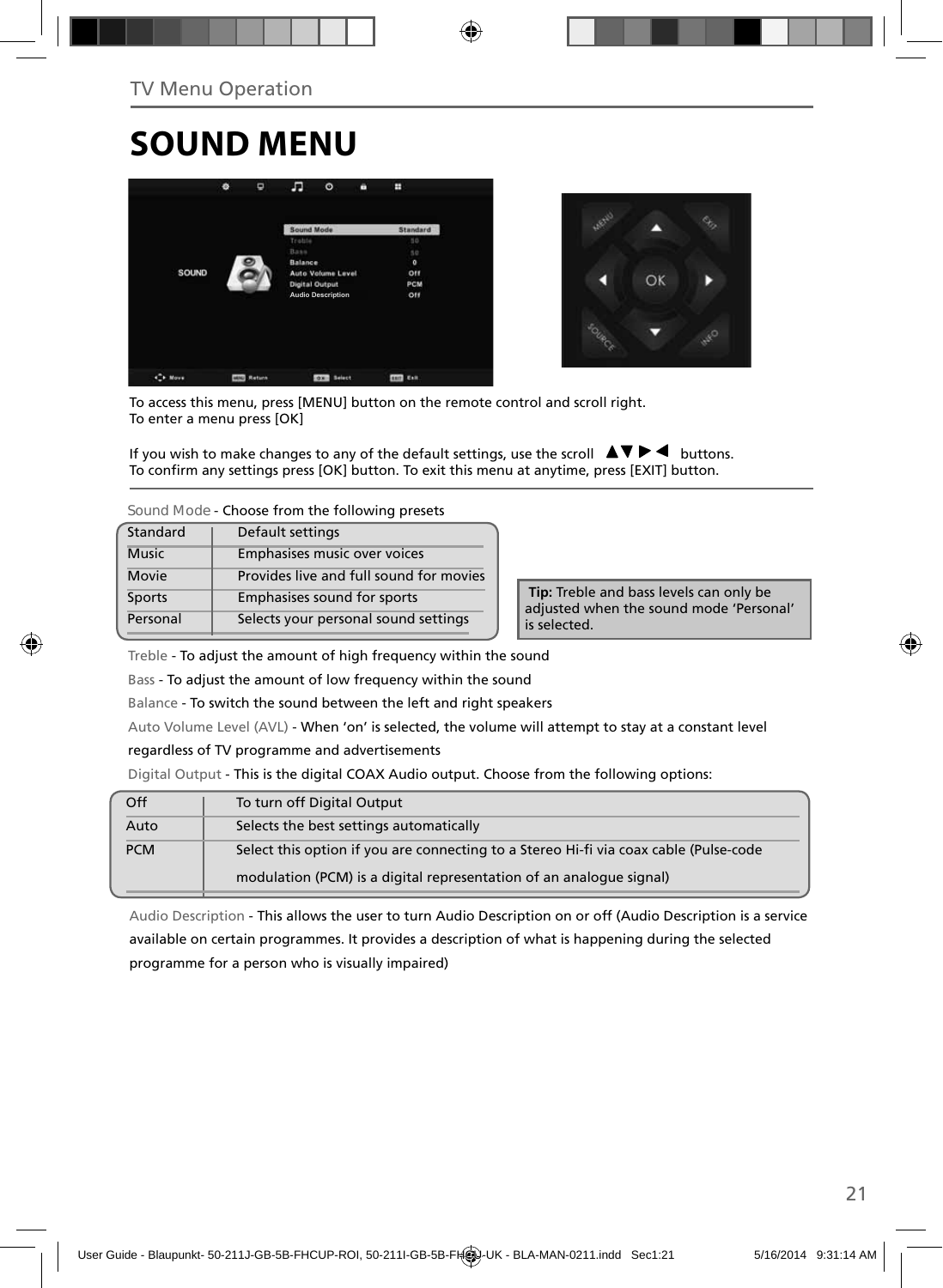## **TIME MENU**





To access this menu, press [MENU] button on the remote control and scroll right. To enter a menu press [OK]

If you wish to make changes to any of the default settings, use the scroll  $\Delta \nabla \blacktriangleright$   $\blacktriangleleft$  buttons. To confirm any settings press [OK] button. To exit this menu at anytime, press [EXIT] button.

Clock - Shows the date and time

Off Time - Allows you to set a specific time for your TV to turn off

On Time - Allows you to set a specific time for your TV to turn on, the channel it will then display, the

source it will be on and also the volume. This function can then be toggled to repeat every day or a

certain day (the TV must be in standby mode for this to be effective)

Time Zone - Change your current time zone

Sleep Timer - Lets you set the sleep timer so the television automatically switches off after a set amount of

time. Off -> 10min -> 20min -> 30min -> 60min -> 90min -> 120min -> 180min -> 240min

Auto standby - Set Auto standby between 3 hours, 4 hours and 5 hours ( to turn off this function you must exit Home Mode in the Picture Menu)

OSD Timer - Lets you adjust the amount of time the On Screen Menu stays on the screen before disappearing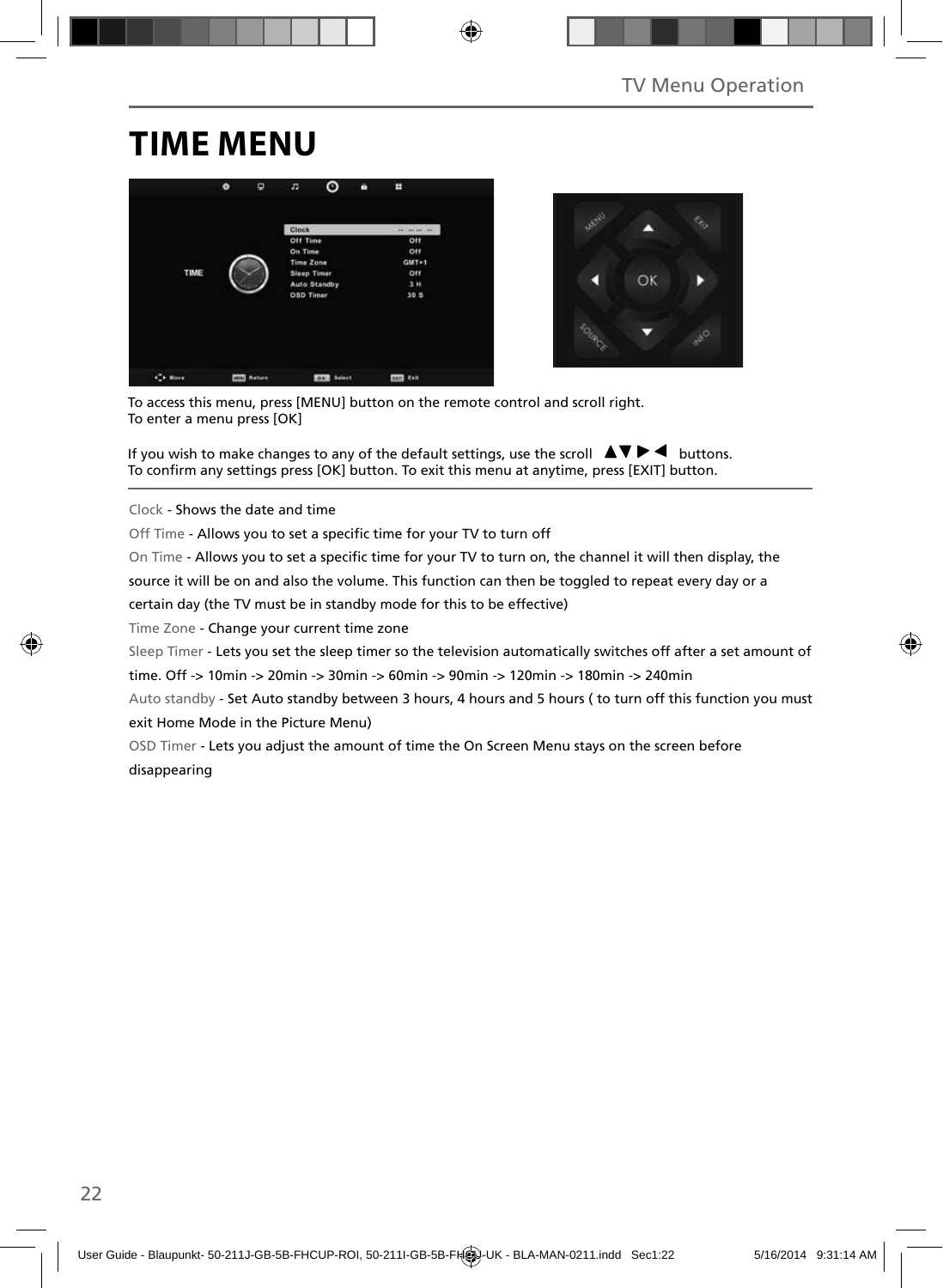## **SYSTEM/HOTEL LOCK MENU**





To access this menu, press [MENU] button on the remote control and scroll right. To enter a menu press [OK]

If you wish to make changes to any of the default settings, use the scroll  $\Box \blacktriangledown \blacktriangleright \blacktriangleleft$  buttons. To confirm any settings press [OK] button. To exit this menu at anytime, press [EXIT] button.

System/Hotel Lock - Allows you to lock or unlock the menu. You will be asked to enter a 4 digit password

Use the **◄** button to quit the password input or use the **►** button to clear. Default password is 0000.

TV Button Lock - Allows you to lock the buttons on the side of the TV set

Parental Guidance - Allows you to set the rating to block certain content based on age information

Default Source - Allows the user to set the default source. The default source is the source the TV starts on when first switched on

Default Channel - Allows the user to set a channel as the default channel on the Digital source. The

default channel is the channel the TV starts on when first switched on

Source Lock - Allows you to lock the source menu

Channel Lock - Allows you to lock certain channels manually

Max Volume - Allows you to adjust and set the maximum volume

Change Password - Allows you to change the password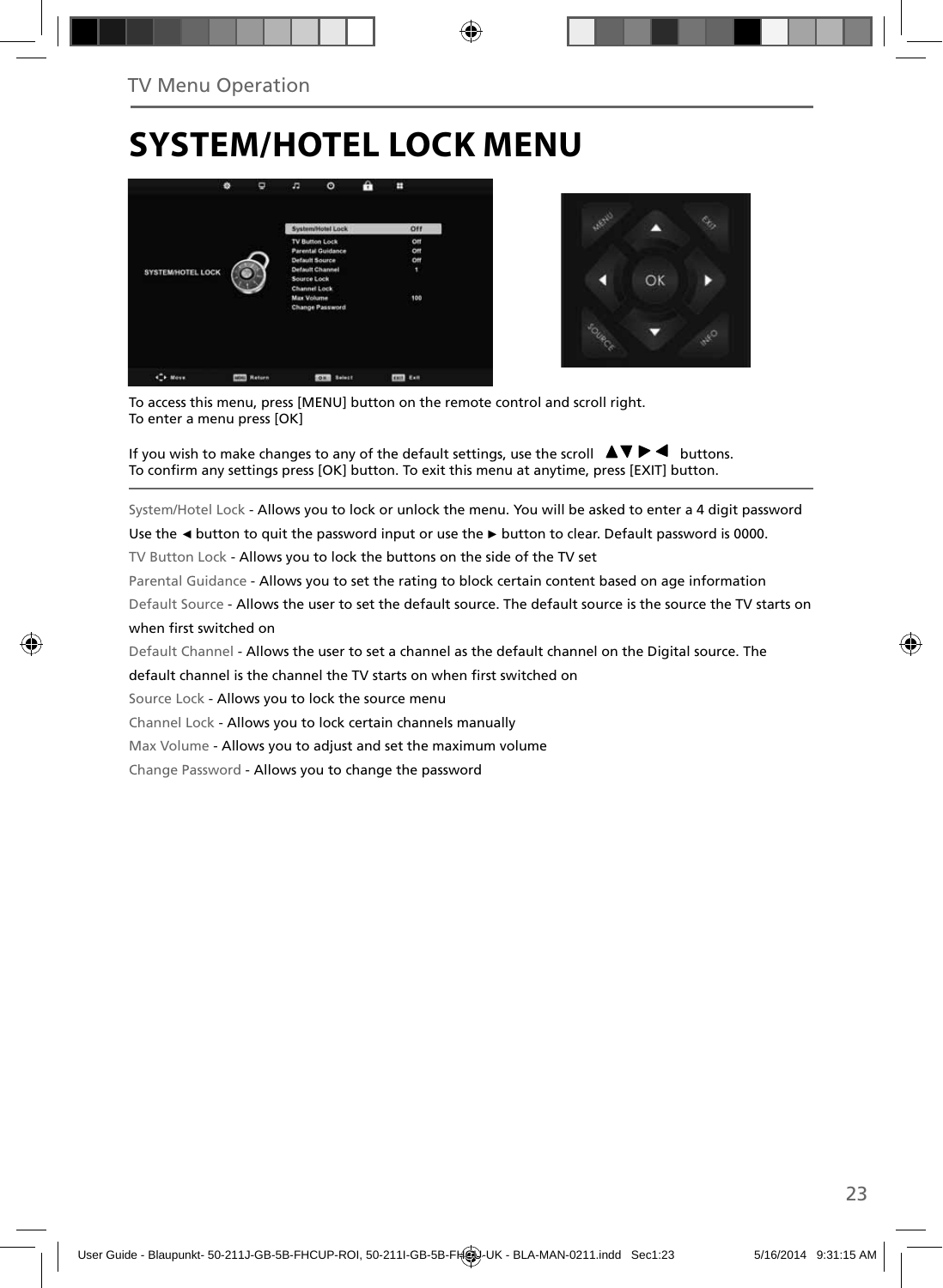## **SETUP MENU**





To access this menu, press [MENU] button on the remote control and scroll right. To enter a menu press [OK]

If you wish to make changes to any of the default settings, use the scroll  $\Delta \nabla \blacktriangleright$   $\blacktriangleleft$  buttons. To confirm any settings press [OK] button. To exit this menu at anytime, press [EXIT] button.

Language - Allows you to change the language of the menu

Audio Language - Shows the current audio language

Subtitle Language - Shows the current subtitle language

Hearing Impaired - This allows the user to turn on the Hearing Impaired function, this produces subtitles

on the screen which provide a description of what is happening during the selected program.

PVR File System - Allows you to view the format and performance of a USB key

Aspect Ratio - Within the UK the picture format varies depending on the channel/broadcast. There are a

number of different options to best meet your needs



Displays the 4:3 picture in its original size. Side bars are shown to fill the 16:9 screen

Original 16:9 Will display the picture from the broadcaster without any change



Fills the screen with a regular 16:9 signal and 4:3 picture format will be stretched to fill the screen

Zoom



The picture is the correct proportion but zoomed in to fill the screen

Stretch



Displays the 14:9 picture in the correct proportion. As a result side bars are shown on the screen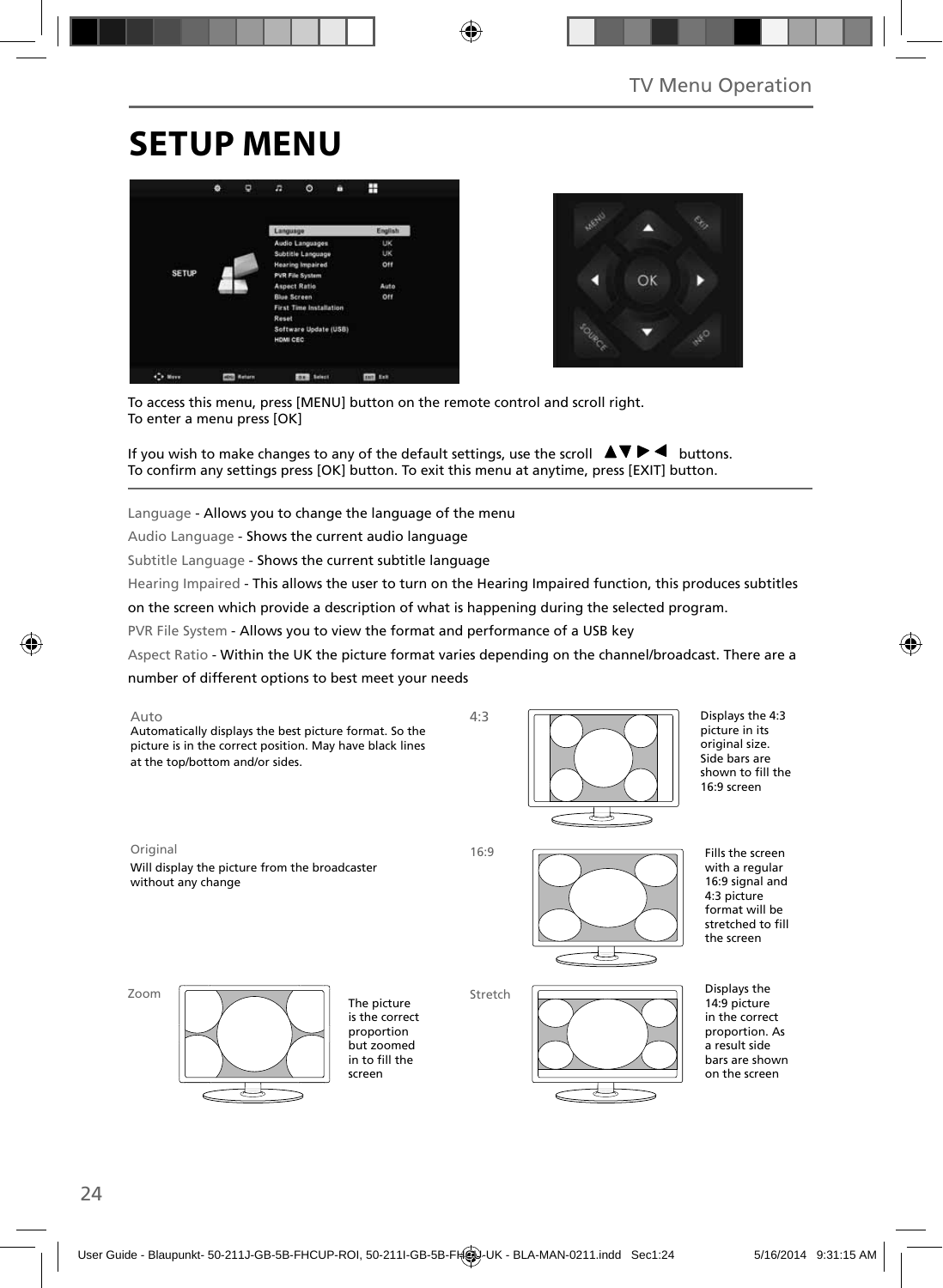### **SETUP MENU**





To access this menu, press [MENU] button on the remote control and scroll right. To enter a menu press [OK]

If you wish to make changes to any of the default settings, use the scroll  $\Box \blacktriangledown \blacktriangleright \blacktriangleleft$  buttons. To confirm any settings press [OK] button. To exit this menu at anytime, press [EXIT] button.

Blue Screen - Changes the background when there is no input between clear and a blue background (Only available on some sources)

First Time Installation - Allows you to access the First Time Installation menu and retune the TV set Reset - This resets the menus to factory settings and clears all the TV channels from the television. Software Update (USB) - From time to time we may release new firmware to improve the operation of the television (available to download). This menu lets you install the new software/firmware onto the television. Further details of how to do this will be issued with the firmware. Contact the helpline or refer to the 'product support' section of the website

HDMI CEC (Consumer Electronic Control) - Allows HDMI devices to control each other and allows the user to operate multiple devices with one remote control. (only available with compatible devices)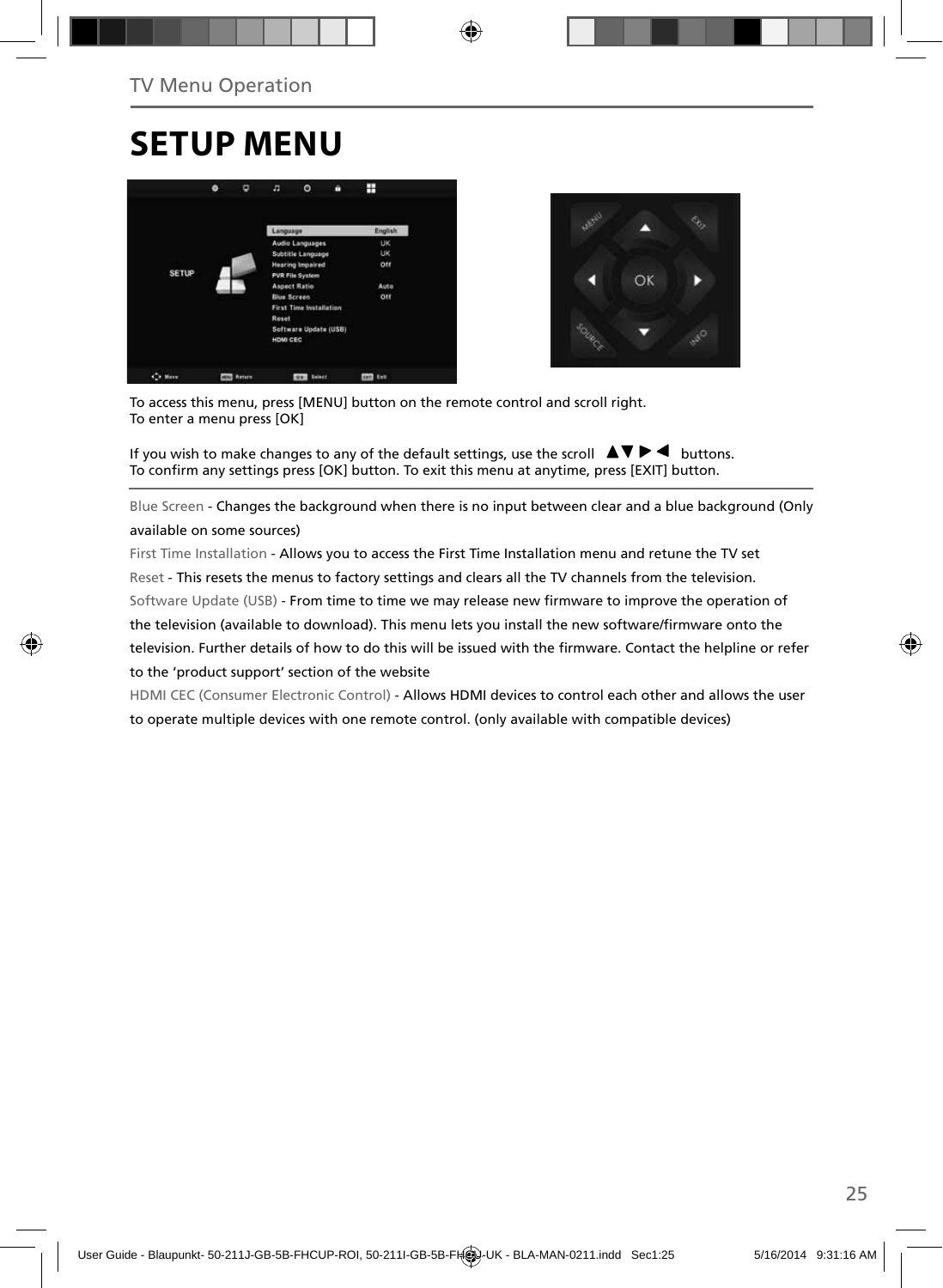# **7 DAY TV GUIDE**

TV Guide is available in Freeview/Saorview TV mode. It provides information about forthcoming programmes (where supported by the Freeview/Saorview channel). You can view the start and end time of all programmes and on all channels for the next 7 days and set reminders.

1) Press [TV GUIDE]. The following 7 Day TV Guide will appear..

| 7 Day TV GUIDE                                                                                                                                                                                                                                                                                                                                 |                     |                                                          |                              |  |  |
|------------------------------------------------------------------------------------------------------------------------------------------------------------------------------------------------------------------------------------------------------------------------------------------------------------------------------------------------|---------------------|----------------------------------------------------------|------------------------------|--|--|
| 10 Years Younger: The Challenge<br>Season <sub>2</sub><br>Support worker Janice Cassidy's lifestyle of long working hours and a penchant for tanning<br>has taken its toll, while the stress of bringing up two daughters and heavy smoking has<br>affected interior designer Shere Morady. Surgeon Jan Stanek and the team set out to provide |                     |                                                          |                              |  |  |
|                                                                                                                                                                                                                                                                                                                                                |                     |                                                          | 04 Aug 2010 10:42            |  |  |
| BBC <sub>1</sub>                                                                                                                                                                                                                                                                                                                               | 05:00-06:00         | 10 Years Younger: The Challenge                          |                              |  |  |
| BBC <sub>2</sub>                                                                                                                                                                                                                                                                                                                               | 06:00-06:30         | <b>The Simpsons</b>                                      |                              |  |  |
| ITV <sub>1</sub>                                                                                                                                                                                                                                                                                                                               | 06:30-07:00         | <b>Hollyoaks</b>                                         |                              |  |  |
| Channel 4                                                                                                                                                                                                                                                                                                                                      | 07:00-08:00         | Channel 4 News                                           |                              |  |  |
| five                                                                                                                                                                                                                                                                                                                                           | 08:00-09:00         | How to Look Good Naked                                   |                              |  |  |
| BBC <sub>3</sub>                                                                                                                                                                                                                                                                                                                               | 09:00-10:00         |                                                          | Newlyweds: The One Year Itch |  |  |
| BBC4                                                                                                                                                                                                                                                                                                                                           | 10:00-11:15         | <b>Big Brother</b>                                       |                              |  |  |
| ITV <sub>2</sub>                                                                                                                                                                                                                                                                                                                               | 11:15-11:45         |                                                          | The Big Bang Theory          |  |  |
| Record                                                                                                                                                                                                                                                                                                                                         | Remind<br>Move View | Prev Day<br>Next Day<br>Display<br>ø<br><b>EXIT</b> Exit |                              |  |  |

2) Navigate through the menu using  $\blacktriangle \blacktriangledown \blacktriangleright \blacktriangleleft$ 

You can now:

Record a programme by pressing RED (For PVR models only / USB device must be connected/) Set a reminder by pressing GREEN View a previous day by pressing YELLOW

View the next day by pressing BLUE

3) Press [EXIT] to exit the 7 day TV Guide.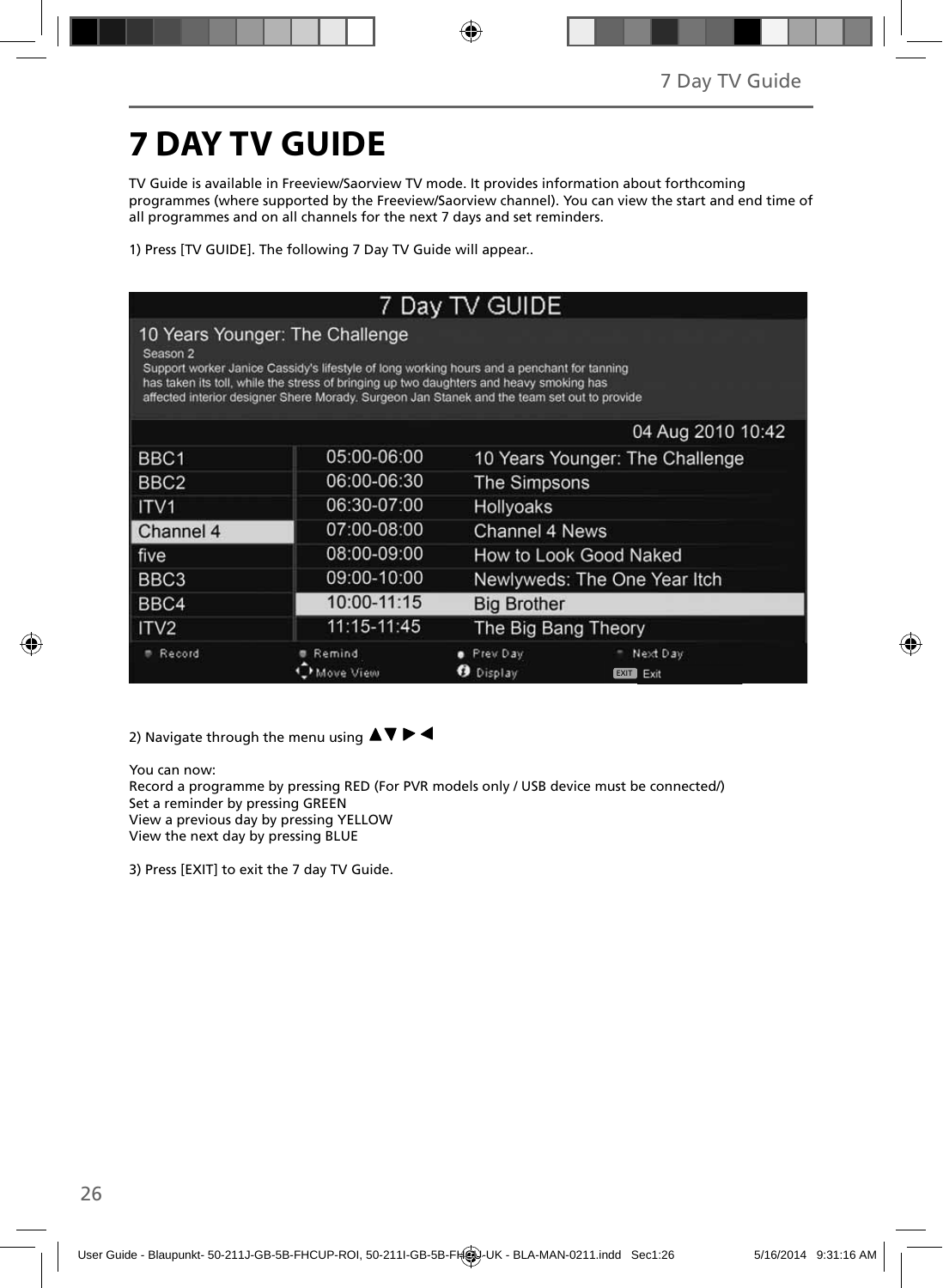## **USB RECORD - FREEVIEW/SAORVIEW MODE**

**THE USB RECORD FUNCTION IS FOR MODELS WITH PVR FUNCTION ONLY**

#### USB RECORD – FREEVIEW/SAORVIEW MODE

Built into this television is a USB record facility. This function is available in Freeview/Saorview mode when used in conjunction with a compatible USB memory stick or USB hard drive. The benefits of this are as follows:

- Pause live TV and then playback, fast forward and rewind (up to live TV)
- One button record, if you decide you want to record the current programme
- Easy programmable recording from the 7 day TV Guide
- Record TV and watch/listen back on your computer/laptop

Due to the nature of the product, it is necessary to use a high speed USB memory stick (as the TV reads from and writes to the memory stick at the same time, some memory sticks may not be suitable)

You can purchase high speed memory sticks from some computer stores, alternatively, we have a selection of tested and compatible memory sticks available to purchase directly from the helpline/web site.

#### Minimum Specification - USB Memory Stick

| <b>Read Speed</b>  | 20 MB/s (Mega Byte Per Second) |  |  |
|--------------------|--------------------------------|--|--|
| <b>Write Speed</b> | 6 MB/s (Mega Byte Per Second)  |  |  |

**If you wish to use a USB portable hard drive larger than 32GB, please refer to the FAQ section at the rear of this user guide.**

### Pause Live TV (Time Shift)

Pausing Live TV is very simple.



 $\left(\mathbf{H}\right)$  - Press the play/pause button and the television will pause and the live content will be recorded. To resume watching press play/pause again.

 $\bigoplus$  - Press fast forward to go forward in a recording (i.e. to skip adverts)

 $\bigcirc$  - Press fast rewind to go back in a recording (i.e. if you fast forwarded too far)

Tip: When you switch the TV to standby or change channel the Time Shift memory is wiped. To restart time shift you must press play/pause button.

### One Button Record

At any point in time you may decide to record the current channel that you are watching. To do this you need to press the red button highlighted below.



Tip: This television contains one TV tuner, therefore it can only record the channel you are watching or record one channel while the television is in standby mode.

Note: USB record function is only avilable in Freeview/Saorview TV mode. Due to copyright laws and illegal copying/recording it is not possible to record to/from any other input/output source.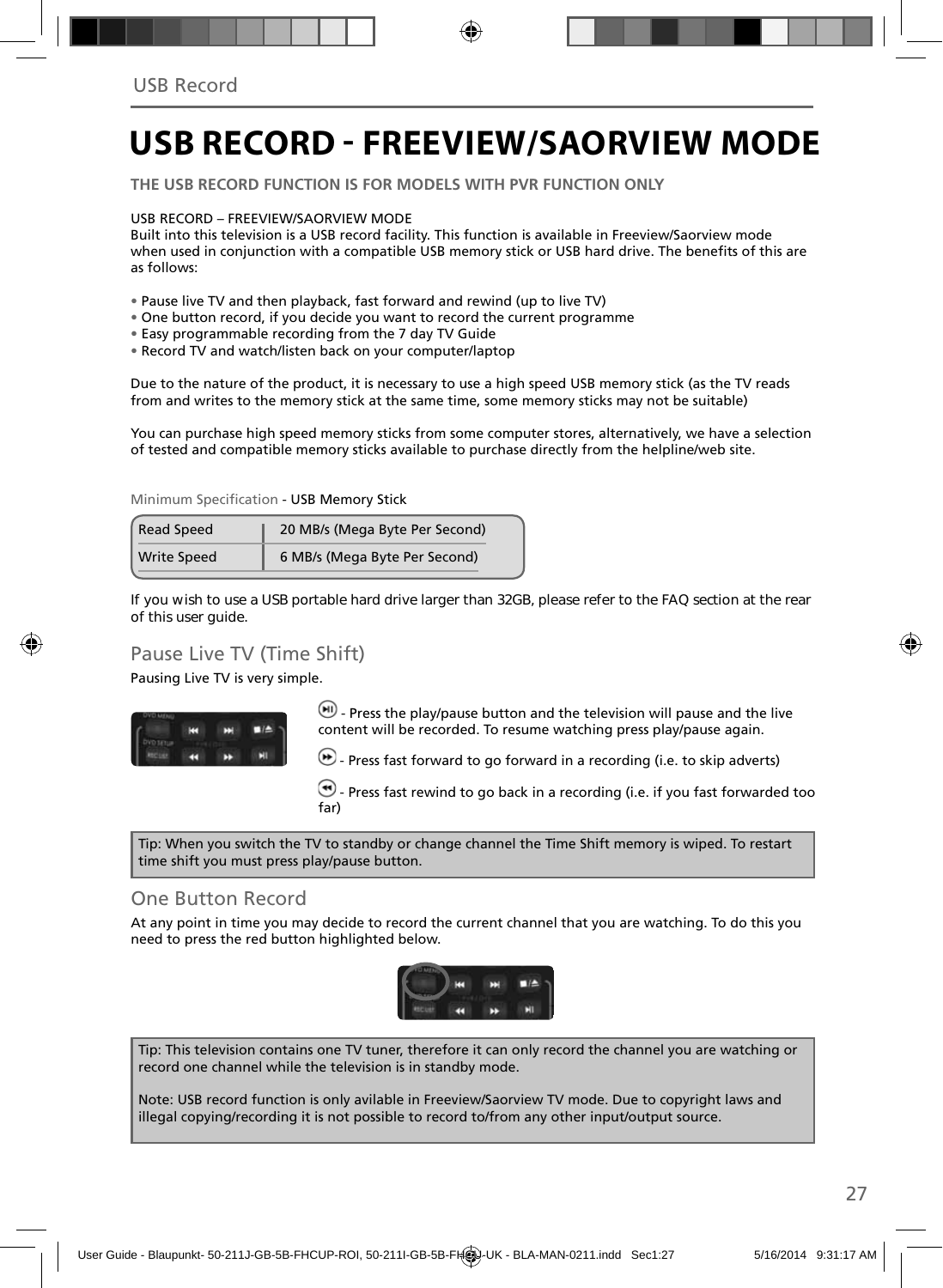## **USB MODE / MEDIA PLAYER**

USB mode offers playback of various different types of content that you have saved on your USB Memory Stick.

On switching to USB source the above menu screen will appear. The content will be divided into Photo, Music, Movie and Text based on file type.



1) You can navigate through the menus using the scroll  $\blacktriangle \blacktriangledown \blacktriangleright \blacktriangleleft$  buttons. To confirm the item you wish to play/view press [OK] button.

| PHOTO  |   | m |
|--------|---|---|
| Return | C |   |

2) Select the drive you require. (If your drive only has 1 partition you will only see 1 item).



3) You can now access the item. Press OK to view. 4) While viewing you control the item using



or by pressing (i) and using  $\Delta \nabla \blacktriangleright$   $\blacktriangle$  and (OK)



**Tip:** If you experience a playback issue, please ensure the files being used are the correct format (example - the picture plays but no sound) See technical specification page for compatible file types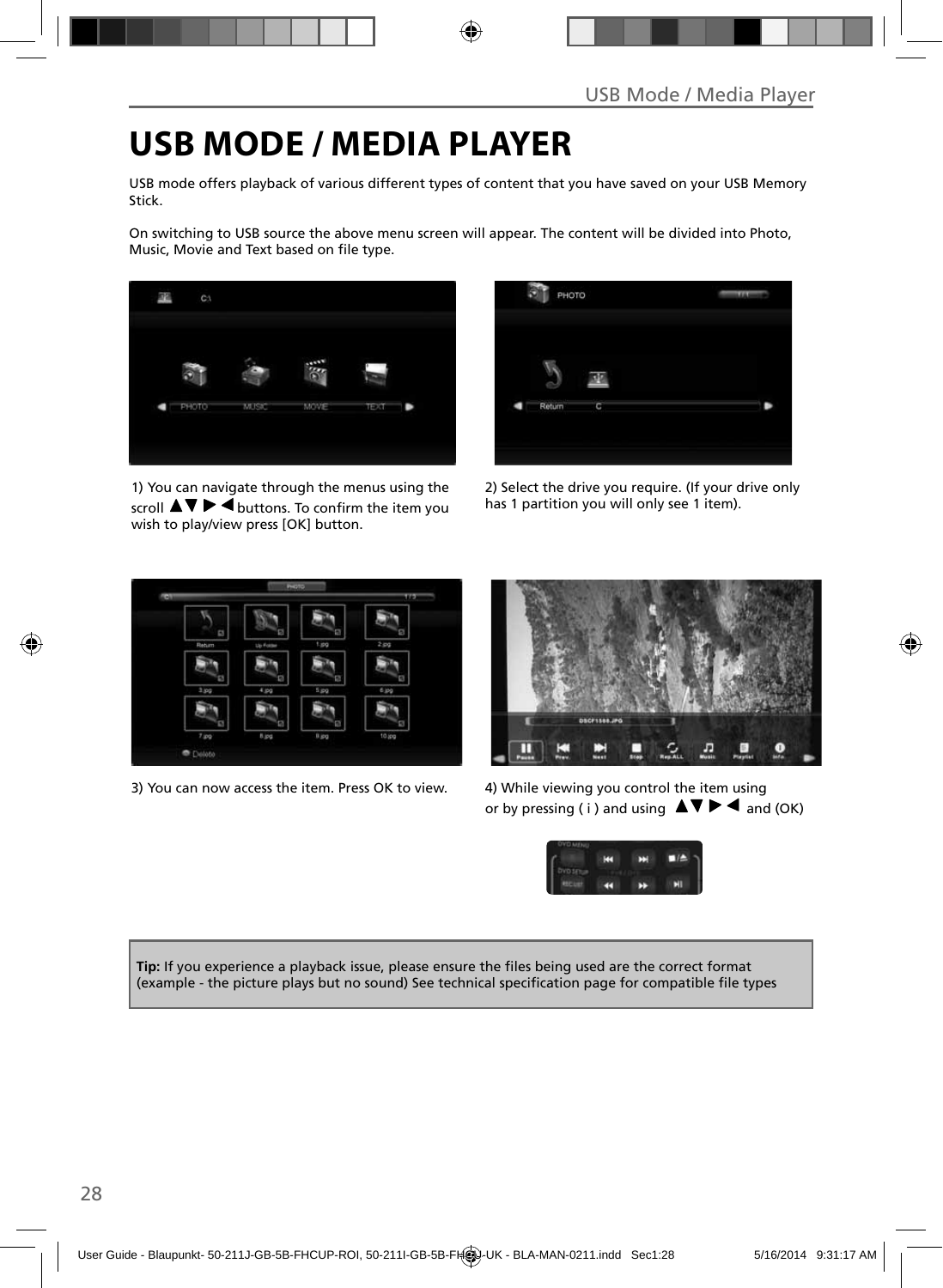### **USING YOUR TV WITH A SKY DIGITAL SET TOP BOX**

#### **Option 1) Connecting your TV to your Sky box (when both the TV and Sky Box are located in the same room)**

Depending on your Sky Box & TV model, connect either by SCART or HDMI cables (available separately)

If connecting by SCART, select the 'Input source' on the TV as SCART.

If connecting by HDMI, select the 'Input source' on the TV as HDMI (if the TV has more than 1 HDMI port, ensure you select the input source to match the HDMI numbered port on the rear of the TV)

If you wish to use your Sky remote to operate the TV's functions, you will need a Sky remote control (Revision 9 or later) and you will need to programme a 4 digit code into it. See bottom of this page.



#### **Option 2) Connecting your TV to your Sky box (when your Sky box is located in a different room to the TV)**

Please note, if you are adding a 'Magic Eye/TV Link' to your system so that you can use your Sky remote control to change the Sky channel in the room where the 2nd TV is located, please refer to the instructions included with the TV link/magic eye in order to ensure the RF or RF2 output on your Sky box is powered on. (The red LED light on the TV link/magic eye will light up if the RF / RF2 output is correctly set up) If you do not have the instructions that came with the TV link/magic eye, instructions on how to do it can be found on our web site.



1) To tune the TV to the Sky box, on the 2nd TV, select the 'Analogue' input source.

2) Select the channel that you wish to store the Sky box/channel on. (If you do not use channels 1-5 because you no longer have analogue terrestrial channels after digital switchover, you may choose to select channel 1 to store the Sky box/channel, if you still have and use analogue channels 1-5, you may for example decide that channel 6 is the best option for you)

3) Press the corresponding number on the remote control to select the desired analogue channel chosen as per point 2 above.

4) On the TV remote control, press Menu. Now navigate through the menus to select Manual Tuning or Analogue Manual tuning (refer to the Tuning/Channel menu section of this user guide if necessary)

5) Manually tune in the channel (usually, the Sky box is at a frequency between 800Mhz and 850Mhz) once the Sky box/channel is found, press 'OK' to store it.

If you wish to use your Sky remote to operate the TV's functions, you will need a Sky remote control (Revision 9 or later) and you will need to programme a 4 digit code into it. See below.

#### **Using a Sky Remote or a Universal Remote to operate your TV**

**Sky Remote Control** - If you wish to use your Sky remote to operate the basic functions of your TV, you need to programme a 4 digit code into it. Please note - you will need the latest Sky Revision 9 remote control as this is the only version that includes the latest software/firmware necessary to operate this model of TV. **The code required for this television is 2134.** If you wish to upgrade/replace your existing Sky remote control to the latest version, you can do so on our web site.

**Universal Remote Control** - If you wish to use a Universal remote control to operate your TV, please refer to the website for a full list of codes. (Please note we only have codes for One for All branded remote controls, if you have an alternative brand of Universal remote, please refer to the manufacturer for the code.)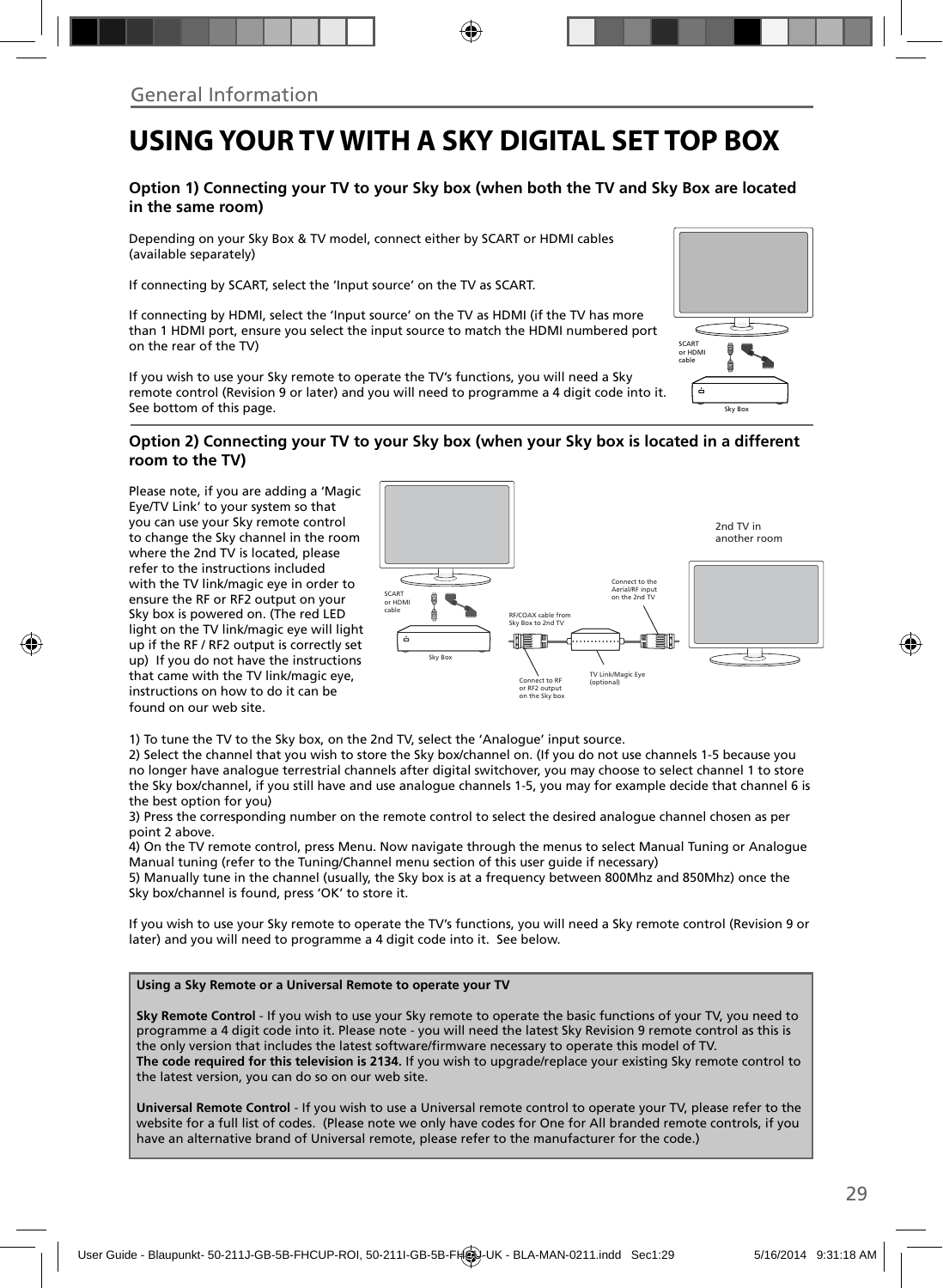## **FREQUENTLY ASKED QUESTIONS**

| General                        | I would like to have louder<br>sound by connecting<br>additional speakers                                                               | 1) Use the 3.5mm headphone output and a 3.5mm to phono cable<br>(available separately) to connect to an amplifier/surround sound system.<br>Please note this will deactivate the TV's built in speakers.<br>2) Connect a COAX cable from the TV's COAX output to your<br>amplifier/surround systems COAX input.                                                                                                                                                                                                                                                                                                                      |  |
|--------------------------------|-----------------------------------------------------------------------------------------------------------------------------------------|--------------------------------------------------------------------------------------------------------------------------------------------------------------------------------------------------------------------------------------------------------------------------------------------------------------------------------------------------------------------------------------------------------------------------------------------------------------------------------------------------------------------------------------------------------------------------------------------------------------------------------------|--|
| General                        | Why are some options in<br>the menu unavailable and<br>greyed out                                                                       | Some options are only available in certain sources, i.e. HDMI. They are<br>unavailable in the other sources where they have no affect.                                                                                                                                                                                                                                                                                                                                                                                                                                                                                               |  |
| General                        | Can I stop my TV automatically<br>turning off after 4hrs?                                                                               | Yes, in the time settings menu, scroll down to Auto standby and select<br>OFF.                                                                                                                                                                                                                                                                                                                                                                                                                                                                                                                                                       |  |
| <b>TV</b>                      | I have tuned in Digital TV<br>but I am not receiving any<br>or all of the channels and/<br>or the channels I receive are<br>breaking up | 1) Check you are in an area that can receive Freeview/Saorview<br>Visit www.freeview.co.uk or www.saorview.ie<br>2) Check you are using an aerial that is able to receive a good digital<br>signal. In most cases, you will need an outdoor digital hi-gain/wideband<br>aerial. In areas that have excellent digital coverage, you may be able<br>to use a loft type aerial but it is highly likely that you will also need to<br>connect a booster between the back of the TV and the TV aerial wall<br>socket. Unfortunately, to receive a good enough digital signal, it is not<br>possible to use a portable/indoor type aerial. |  |
| <b>TV</b>                      | I have re-tuned my television<br>but when I switch it off it is<br>not storing the channels                                             | Complete a first time installation, please refer to the set-up menu section<br>of the manual of how to do this.                                                                                                                                                                                                                                                                                                                                                                                                                                                                                                                      |  |
| <b>VCR/DVD</b><br>Recorder     | I have connected the TV to<br>my VCR or DVD Recorder via<br>SCART but it is not recording                                               | In addition to connecting via SCART, you should connect the aerial cable<br>from the wall socket to your VCR/DVD Recorder and another aerial cable<br>from the VCR/DVD Recorder to the TV.                                                                                                                                                                                                                                                                                                                                                                                                                                           |  |
| <b>Game Consoles</b>           | I have connected my PS3 to<br>the TV via HDMI, but I am<br>not receiving any pictures or<br>sound on my Television                      | 1) Ensure the TVs source is on HDMI.<br>2) Check your settings on your PS3 are as per the PS3 instruction manual.                                                                                                                                                                                                                                                                                                                                                                                                                                                                                                                    |  |
| <b>Game Consoles</b>           | I have connected my<br>Xbox 360 to the TV via<br>Component Cables (Red,<br>Green & Blue) but I am not<br>receiving any sound            | Component cables only provide HD Pictures. For the sound you will need<br>to connect the Red & White audio cables on the Xbox to the Red & White<br>phono inputs on the rear of the TV. Please refer to the 'Connections'<br>pages.                                                                                                                                                                                                                                                                                                                                                                                                  |  |
| USB Mode                       | I have inserted a USB<br>Memory Key, but the TV<br>does not recognise it                                                                | Ensure the USB Memory Key is formatted to type FAT32.                                                                                                                                                                                                                                                                                                                                                                                                                                                                                                                                                                                |  |
| <b>USB Mode</b>                | Using a USB portable hard<br>drive / larger than 32GB                                                                                   | If you wish to use a portable hard drive larger than 32GB, please note<br>that it must be formatted to the FAT32 file system in order to operate on<br>this TV. Windows XP/Vista computers are only capable of formatting up<br>to 32GB, therefore, you will need a software programme/utility to format<br>larger hard drives. Please refer to the web site for more information.                                                                                                                                                                                                                                                   |  |
| System Lock                    | I have changed the password<br>on the television and now<br>forgotten it                                                                | There is a master password of 4711, to gain access to the TV menu and<br>reset the normal password.                                                                                                                                                                                                                                                                                                                                                                                                                                                                                                                                  |  |
| USB Record /<br>TV models only | I cannot change the channel,<br>access the menu or use the<br>red button                                                                | During Time Shift you cannot change the channel, access the menu or use<br>the red button                                                                                                                                                                                                                                                                                                                                                                                                                                                                                                                                            |  |
| USB Record /<br>TV models only | When using the USB to<br>record the picture 'breaks<br>up' or experience loss of<br>sound.                                              | Check the USB Memory Stick meet the minimum requirements of Read<br>Speed - 20 MB/s (Mega Byte Per Second), Write Speed - 6 MB/s (Mega Byte<br>Per Second)                                                                                                                                                                                                                                                                                                                                                                                                                                                                           |  |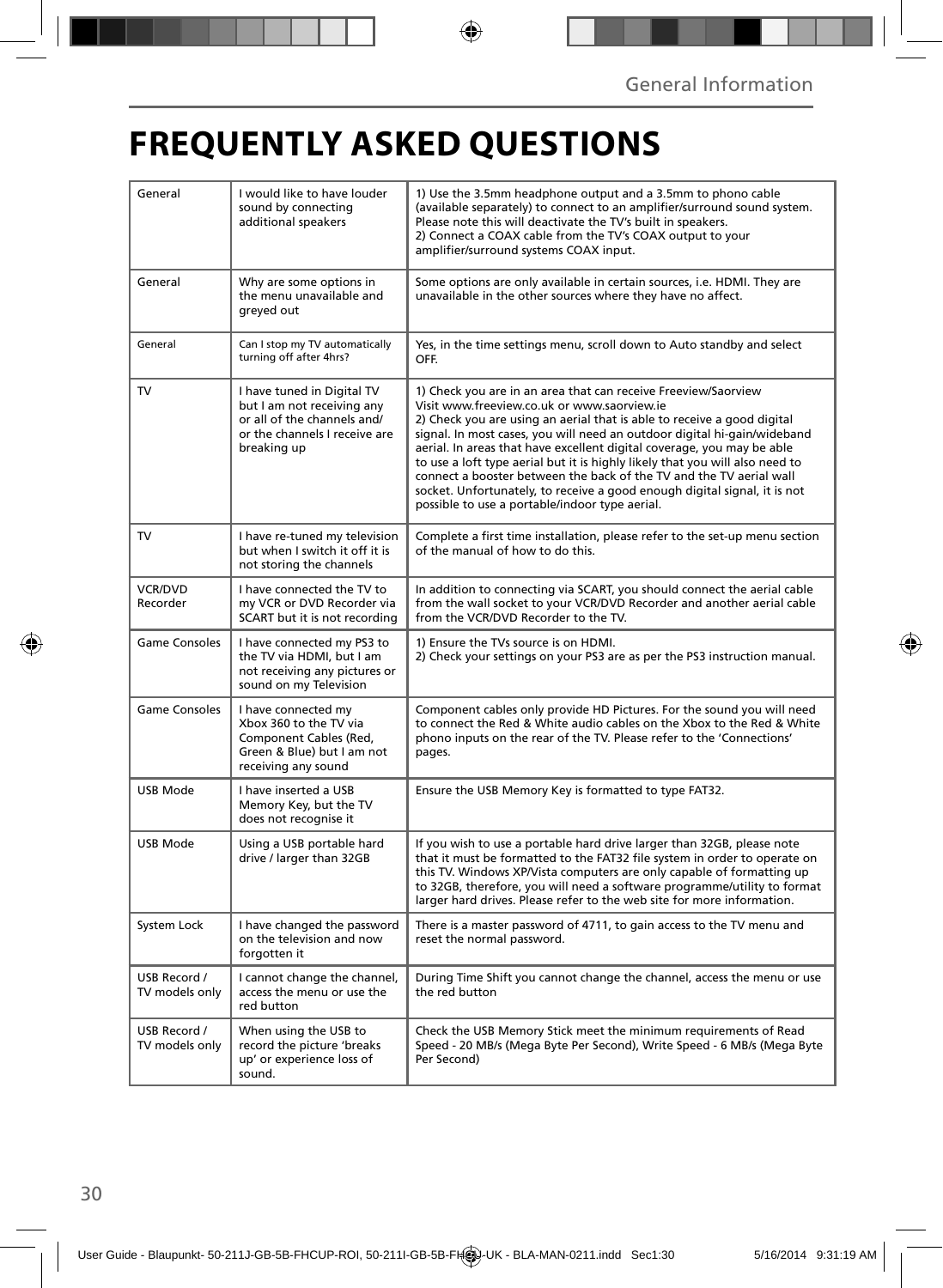## **TECHNICAL SPECIFICATION**

| Model                                     | 50/211I-GR-5R-FHKU<br>50/211I-GR-5R-FHCU                                                                                                                                                   |  |  |
|-------------------------------------------|--------------------------------------------------------------------------------------------------------------------------------------------------------------------------------------------|--|--|
|                                           | 50/211J-GB-5B-FHCUP<br>50/211I-GB-5B-FHKUP                                                                                                                                                 |  |  |
|                                           | 50/211I-GB-5B-FHCU<br>50/211I-GB-5B-FHBKU                                                                                                                                                  |  |  |
|                                           | 50/211I-GB-5B-FHCUP<br>50/211I-GB-5B-FHBKUP                                                                                                                                                |  |  |
| Screen size<br>(diagonal)                 | 50"/127cm                                                                                                                                                                                  |  |  |
| <b>Resolution</b>                         | 1920 x 1080                                                                                                                                                                                |  |  |
| RF                                        | 75 ohm Antenna / PAL-SECAM                                                                                                                                                                 |  |  |
| <b>Inputs</b>                             | 3 x HDMI, 1 x USB, 1 x SCART, 1 x Composite/Video,<br>1 x VGA/PC Input, 1 x VGA/PC Audio in, 1 x Component / Y Pb Pr,<br>1 x R/L Phono Audio (for Composite/Video and Component / Y Pb Pr) |  |  |
| <b>Sound Outputs</b>                      | 1 x 3.5mm Headphone/Audio out, 1 x COAX out                                                                                                                                                |  |  |
| Audio power,<br>watts                     | $2 \times 9$                                                                                                                                                                               |  |  |
| Voltage and power                         | $110 - 240V \sim 50/60Hz$                                                                                                                                                                  |  |  |
| consumption                               | 65/80/110W (home mode/standard/max)                                                                                                                                                        |  |  |
|                                           | (<0.5W inStandBy) (0W in OFF mode)                                                                                                                                                         |  |  |
| <b>Annual Energy</b><br>Consumption       | 95 kWh                                                                                                                                                                                     |  |  |
| <b>Energy Rating (EEI)</b>                | $A+$                                                                                                                                                                                       |  |  |
| <b>Dimensions including</b><br>stand (mm) | 1137W x 735H x 255D                                                                                                                                                                        |  |  |
| Net weight (Kgs)                          | 20.4                                                                                                                                                                                       |  |  |
| <b>Wall Mounting</b>                      | VESA 400 x 400                                                                                                                                                                             |  |  |

### **Compatible files in USB Mode**

|         |       | Codec                                           |            |                                                    |
|---------|-------|-------------------------------------------------|------------|----------------------------------------------------|
|         |       | Video                                           | Audio      |                                                    |
| Movie   | .mpg  | Mpeg-1, Mpeg-2                                  |            | Max Resolution: 1920x1080<br>Max Data rate: 40Mbps |
|         | .avi  | Xvid, MJPEG,<br>MPEG-4 SP/ASP                   |            |                                                    |
|         | .ts   | Mpeg-2                                          |            | Max Resolution: 1920x1080                          |
|         | .dat  | Mpeg-1                                          | MP3, WMA   | Max Data rate: 40Mbps                              |
|         | mp4.  | Mpeg-1, Mpeg-2                                  |            | Max Resolution: 1024x768                           |
| Music   | .vob  | Mpeg-2                                          |            | Max Data rate: 40Mbps                              |
|         | mp3.  |                                                 | MP3        | Sample Rate 16K-48KHz                              |
|         | .wma  |                                                 | <b>WMA</b> | Bit rate: 32K - 442Kbps                            |
| Picture | .jpg  | Progressive JPEG<br>Baseline JPEG<br><b>BMP</b> |            | Max Resolution: 1024x768                           |
|         | .jpeg |                                                 |            | Max Resolution: 8192x8192                          |
|         | .bmp  |                                                 |            | Max Resolution: 6500x6500                          |